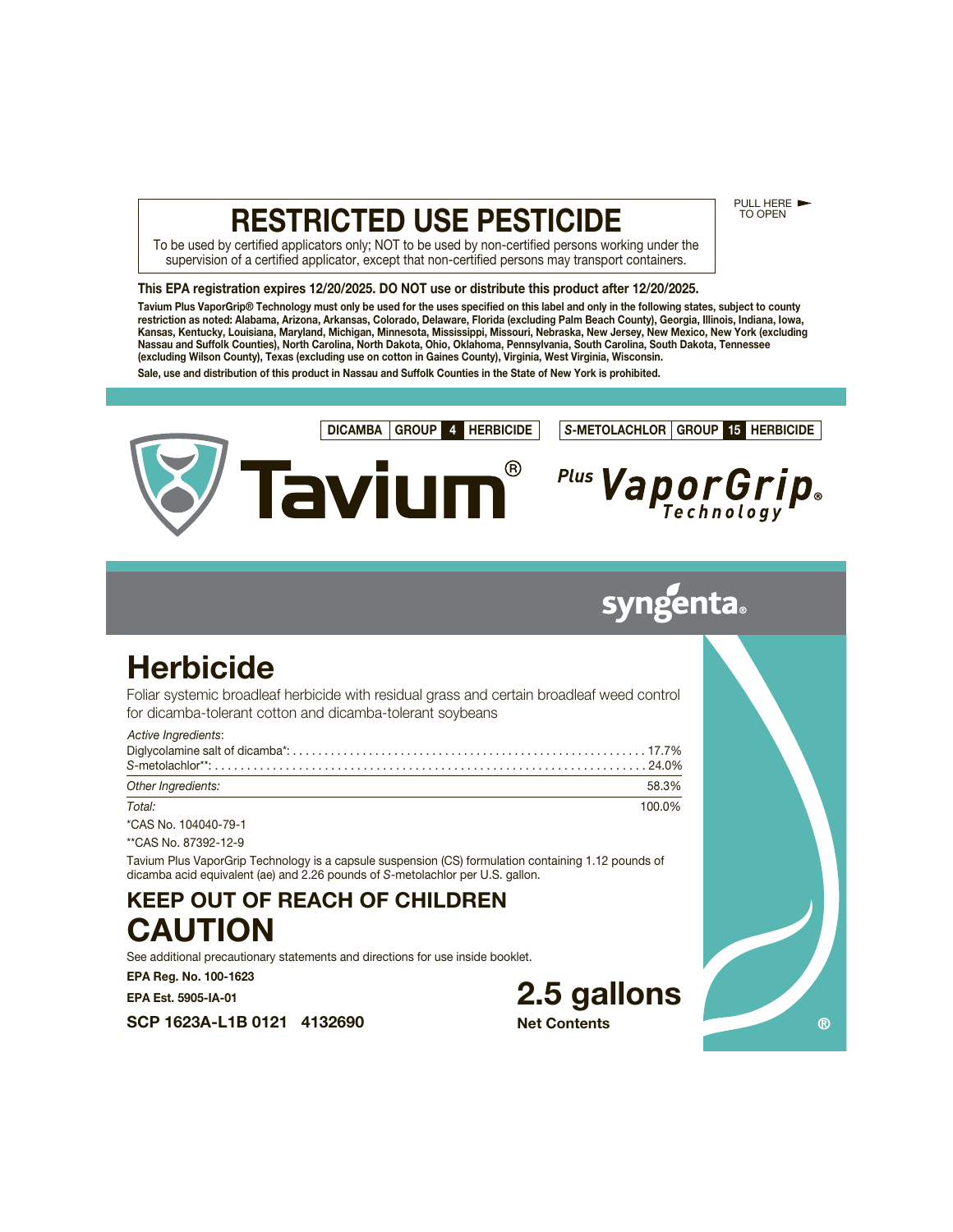## **TABLE OF CONTENTS**

## **1.0 FIRST AID**

## **2.0 PRECAUTIONARY STATEMENTS**

2.1 **Hazards to Humans and Domestic Animals**

## 2.2 **Personal Protective Equipment (PPE)**

- 2.2.1 User Safety Requirements
- 2.2.2 Engineering Controls
- 2.2.3 User Safety Recommendations

## 2.3 **Environmental Hazards**

- 2.3.1 Groundwater Advisory
- 2.3.2 Surface Water Advisory
- 2.3.3 Mixing/Loading Instructions
- 2.3.4 Endangered Species Requirements
- 2.4 **Physical or Chemical Hazards**

## **DIRECTIONS FOR USE**

## **3.0 PRODUCT INFORMATION**

## 3.1 **Weed Resistance Management Practices**

3.1.1 Principles of Herbicide Resistant Weed Management

- **4.0 APPLICATION DIRECTIONS**
	- 4.1 **Training**
	- 4.2 **Record Keeping**
	- 4.3 **Methods of Application**
	- 4.4 **Application Equipment**
	- 4.5 **Application Volume and Spray Coverage**
	- 4.6 **Equipment Ground Speed**

### 4.7 **Optional Use of Drift Reduction Technology**

- 4.7.1 Hooded/Shielded Broadcast Sprayer
- 4.7.2 Ground Application (Hooded In-Row and Directed Layby)

## 4.8 **Tank Mix Partners and Compatibility Testing**

- 4.8.1 Tank-Mix Restrictions
- 4.8.2 Tank-Mix Precautions
- 4.9 **Sprayer Cleanout**

continued…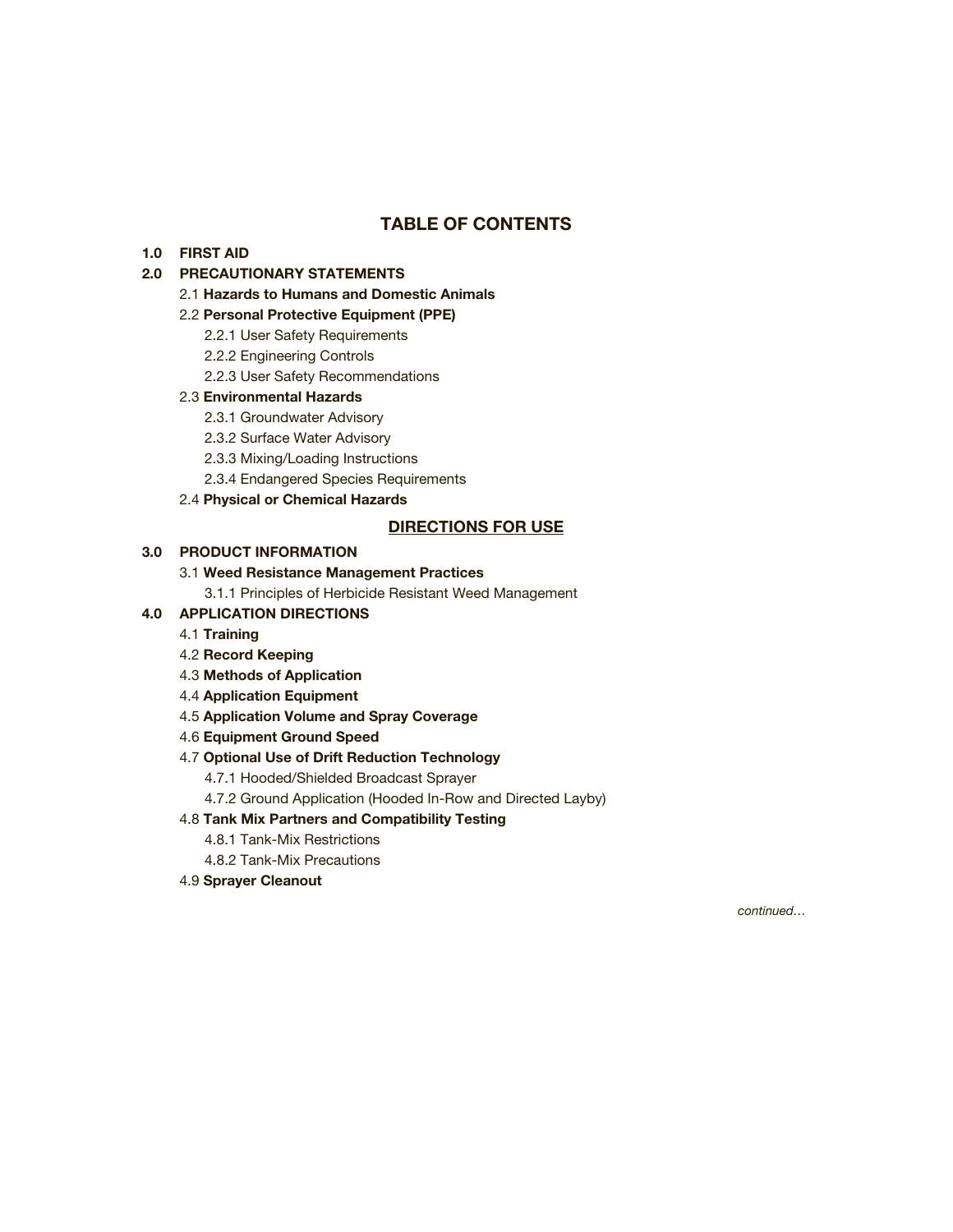## **DIRECTIONS FOR USE** *(continued)*

**5.0 REPLANT AND ROTATIONAL CROP**

5.1 **Rotational Crop Restrictions**

## **6.0 RESTRICTIONS AND PRECAUTIONS**

- 6.1 **Use Restrictions**
- 6.2 **Use Precautions**

## 6.3 **Spray Drift Management**

- 6.3.1 Importance of Droplet Size
- 6.3.2 Controlling Droplet Size
- 6.3.3 Application Height
- 6.3.4 Wind
- 6.3.5 Temperature and Humidity
- 6.3.6 Temperature Inversions
- 6.3.7 Spray Buffers
- 6.3.8 Sensitive Crops

## **7.0 WEEDS CONTROLLED BY TAVIUM PLUS VAPORGRIP TECHNOLOGY**

- 7.1 **Weeds Controlled by Tavium Plus VaporGrip Technology Applied Prior to Weed Emergence**
- 7.2 **Weeds Controlled by Tavium Plus VaporGrip Technology Applied Postemergence to Weeds**

## **8.0 CROP USE DIRECTIONS**

8.1 **Dicamba-Tolerant Cotton**

8.1.1 Preplant, At-Planting, Preemergence or Postemergence (In-Crop) Application

8.2 **Dicamba-Tolerant Soybean**

8.2.1 Preplant, At-Planting, Preemergence or Postemergence (In-Crop) Application

**9.0 STORAGE AND DISPOSAL**

## **10.0 CONDITIONS OF SALE AND LIMITATION OF WARRANTY AND LIABILITY**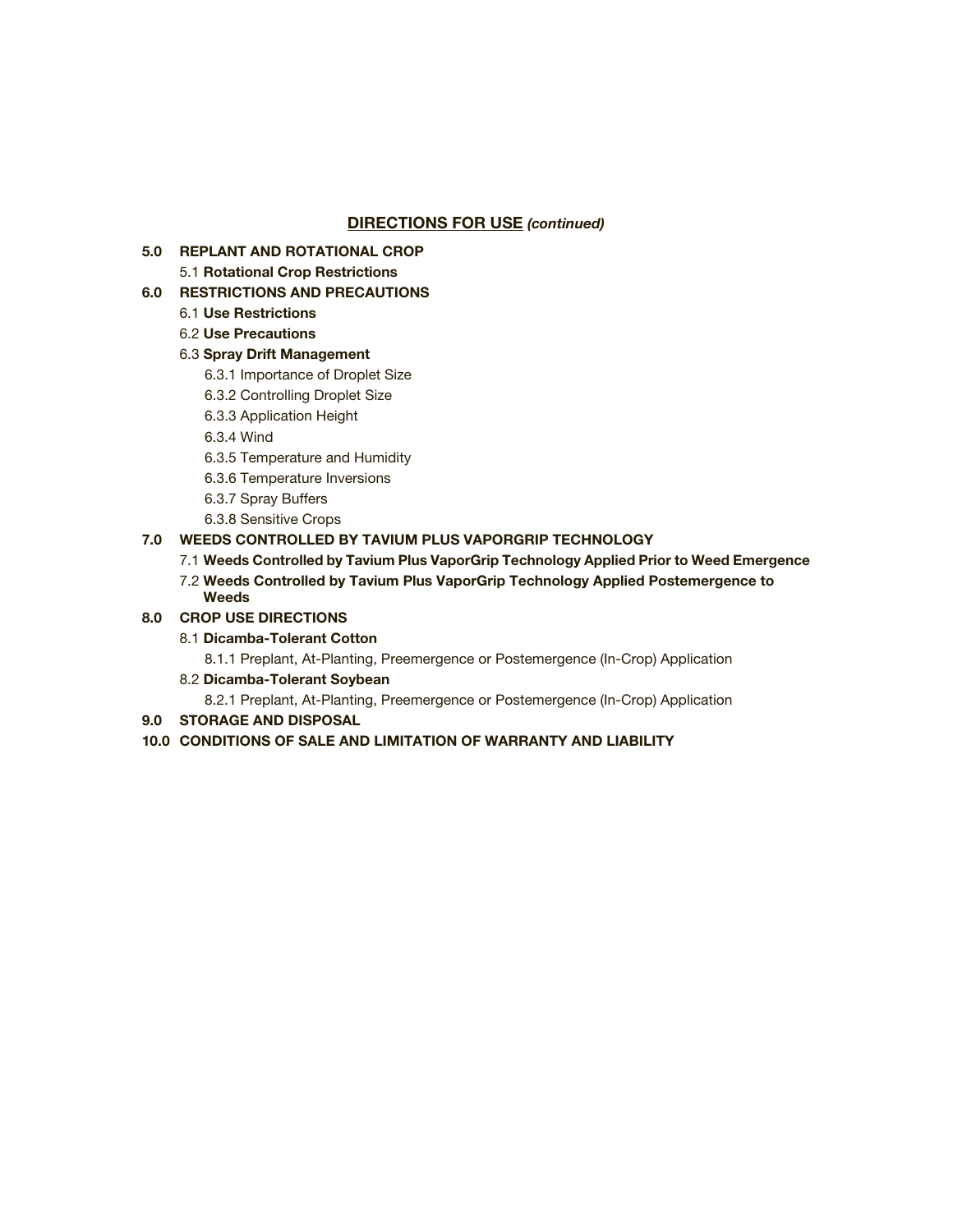## **1.0 FIRST AID**

| <b>FIRST AID</b>                                                                                                                                                                  |                                                                                                                                                                                                                                                                                                       |  |  |
|-----------------------------------------------------------------------------------------------------------------------------------------------------------------------------------|-------------------------------------------------------------------------------------------------------------------------------------------------------------------------------------------------------------------------------------------------------------------------------------------------------|--|--|
| If swallowed                                                                                                                                                                      | Call a poison control center or doctor immediately for treatment advice.<br>$\bullet$<br>Have person sip a glass of water if able to swallow.<br><b>DO NOT</b> induce vomiting unless told to by a poison control center or doctor.<br><b>DO NOT</b> give anything by mouth to an unconscious person. |  |  |
| If on skin or<br>clothing                                                                                                                                                         | • Take off contaminated clothing.<br>Rinse skin immediately with plenty of water for 15-20 minutes.<br>Call a poison control center or doctor for treatment advice.                                                                                                                                   |  |  |
| If in eyes                                                                                                                                                                        | Hold eye open and rinse slowly and gently with water for 15-20 minutes. Remove contact<br>$\bullet$<br>lenses, if present, after the first 5 minutes, then continue rinsing.<br>Call a poison control center or doctor for treatment advice.                                                          |  |  |
| Have the product container or label with you when calling a poison control center or doctor, or going for treatment.                                                              |                                                                                                                                                                                                                                                                                                       |  |  |
| <b>HOTLINE NUMBER</b><br>For 24-Hour Medical Emergency Assistance (Human or Animal)<br>Or Chemical Emergency Assistance (Spill, Leak, Fire or Accident)<br>Call<br>1-800-888-8372 |                                                                                                                                                                                                                                                                                                       |  |  |

## **2.0 PRECAUTIONARY STATEMENTS**

## **2.1 Hazards to Humans and Domestic Animals**

### **CAUTION**

Harmful if swallowed or absorbed through skin. Causes moderate eye irritation. Avoid contact with skin, eyes or clothing. Wash thoroughly with soap and water after handling and before eating, drinking, chewing gum, using tobacco or using the toilet. Remove and wash contaminated clothing before reuse.

### **2.2 Personal Protective Equipment (PPE)**

**All mixers, loaders, applicators, and other handlers must wear:**

- Long-sleeved shirt and long pants
- Waterproof gloves
- Shoes plus socks

### **2.2.1 USER SAFETY REQUIREMENTS**

Follow the manufacturer's instructions for cleaning/maintaining PPE. If no such instructions for washables exist, use detergent and hot water. Keep and wash PPE separately from other laundry.

### **2.2.2 ENGINEERING CONTROLS**

When handlers use closed systems or enclosed cabs in a manner that meets the requirements listed in the Worker Protection Standard (WPS) for agricultural pesticides (40 CFR 170.240(d)(4-6)), the handler PPE requirements may be reduced or modified as specified in the WPS.

### **2.2.3 USER SAFETY RECOMMENDATIONS**

### **Users should:**

- Wash hands before eating, drinking, chewing gum, using tobacco or using the toilet.
- Remove clothing/PPE immediately if pesticide gets inside. Then wash thoroughly and put on clean clothing.
- Remove PPE immediately after handling this product. Wash the outside of gloves before removing. As soon as possible, wash thoroughly and change into clean clothing.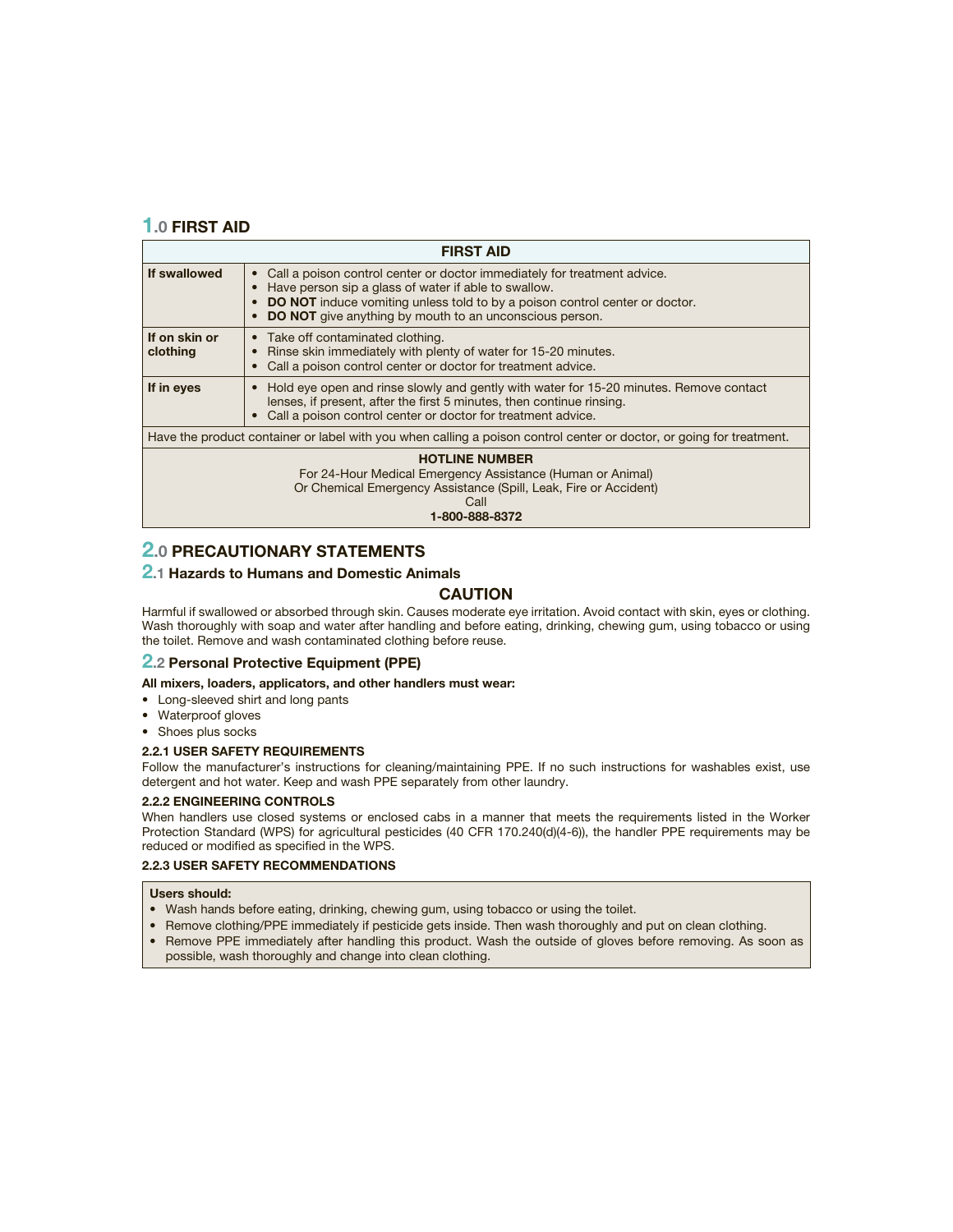### **2.3 Environmental Hazards**

**DO NOT** apply directly to water, or to areas where surface water is present, or to intertidal areas below the mean high water mark. **DO NOT** contaminate water when cleaning equipment or disposing of equipment washwater or rinsate. Apply this product only as directed on the label.

NON-TARGET ORGANISM ADVISORY: This product is toxic to plants and may adversely impact the forage and habitat of non-target organisms, including pollinators, in areas adjacent to the treated site. Protect the forage and habitat of nontarget organisms by following label directions intended to minimize spray drift.

### **2.3.1 GROUNDWATER ADVISORY**

Dicamba and S-metolachlor are known to leach through soil into groundwater under certain conditions as a result of label use. These chemicals may leach into groundwater if used in areas where soils are permeable, particularly where the water table is shallow.

Groundwater contamination may occur in areas where soils are permeable or coarse and groundwater is near the surface. **DO NOT** apply to impervious substrates such as paved or highly compacted surfaces in areas with high potential for groundwater contamination. **DO NOT** apply to soils classified as sand with less than 3% organic matter and where groundwater depth is shallow.

### **2.3.2 SURFACE WATER ADVISORY**

**DO NOT** apply if soil is saturated with water or when rainfall that may exceed soil field capacity is forecasted to occur within 48 hours.

Under some conditions, dicamba has the potential for runoff several days and s-metolachlor for several months after application. Poorly draining, wet, or erodible soils with readily visible slopes toward adjacent sensitive areas are more prone to produce runoff. When used on erodible soils, best management practices for minimizing runoff should be employed. Consult your local Soil Conservation Service for recommendations in your use area.

This product may impact surface water quality due to runoff of rain water. This is especially true for poorly draining soils and soils with shallow groundwater. This product is classified as having high potential for reaching surface water via runoff for several weeks or months after application. A level, well-maintained vegetative buffer strip between areas to which this product is applied and surface water features such as ponds, streams, and springs will reduce the potential loading of dicamba and S-metolachlor from runoff water and sediment. Runoff of this product will be reduced by avoiding applications when rainfall or irrigation is expected to occur within 48 hours.

### **2.3.3 MIXING/LOADING INSTRUCTIONS**

Care must be taken when using this product to prevent back-siphoning into wells, spills, or improper disposal of excess pesticide, spray mixtures, or rinsates. Check-valves or anti-siphoning devices must be used on all mixing equipment.

- This product must not be mixed or loaded within 50 ft of perennial or intermittent streams and rivers, natural or impounded lakes and reservoirs, wells, including abandoned wells, drainage wells, and sink holes.
- Operations that involve mixing, loading, rinsing, or washing of this product into or from pesticide handling, or application equipment or containers within 50 ft of any well are prohibited, unless conducted on an impervious pad that meets the following specifications. Containment capacities described below must be maintained at all times.
	- o The pad must be constructed to withstand the weight of the heaviest load that may be positioned on or moved across the pad.
	- o The pad must be designed and maintained to contain any product spills or equipment leaks, container or equipment rinse or washwater, and rain water that may fall on the pad.
	- o Surface water must not be allowed to either flow over or from the pad, which means the pad must be selfcontained and sloped.
	- o An unroofed pad must contain at a minimum 110% of the capacity of the largest pesticide container or application equipment on the pad.
	- o A pad that is covered by a roof of sufficient size to completely exclude precipitation from contact with the pad, must have a minimum containment capacity of 100% of the capacity of the largest pesticide container or application equipment on the pad.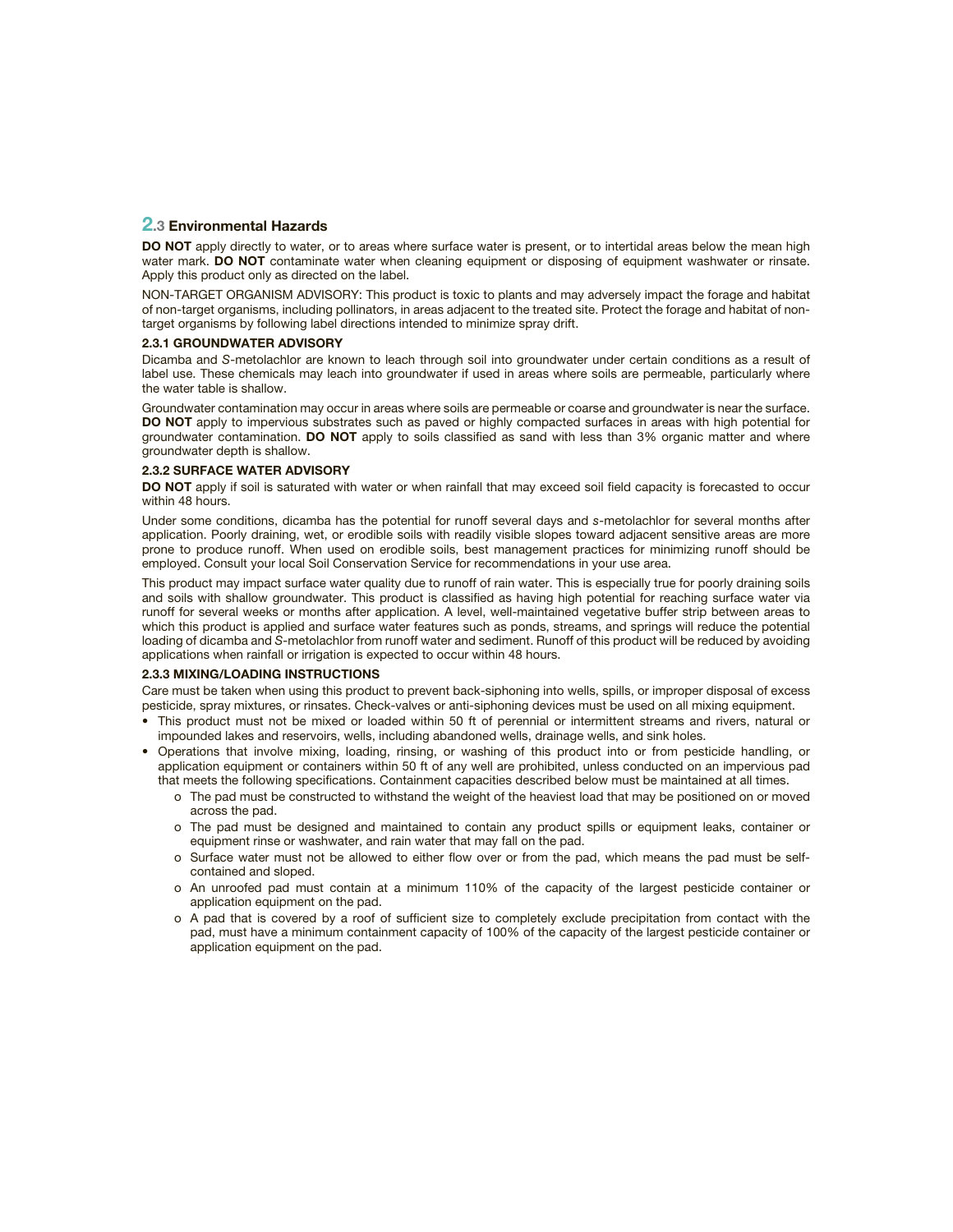### **2.3.4 ENDANGERED SPECIES REQUIREMENTS**

Prior to making an application of this product on dicamba-tolerant cotton or dicamba-tolerant soybeans, an applicator must visit <http://www.epa.gov/espp/>to determine if there are any additional restrictions on Tavium Plus VaporGrip Technology use within the area to be sprayed.

It is a Federal offense to use any pesticide in a manner that results in the death of an endangered species. The use of any pesticide in a manner that may kill or otherwise harm an endangered species or adversely modify their habitat is a violation of federal law. Use of this product in a manner inconsistent with its labeling may pose a hazard to endangered or threatened species. When using this product, you must follow the measures contained in the Endangered Species Protection Bulletin for the area in which you are applying the product. To obtain Bulletins, no more than six months before using this product, consult <http://www.epa.gov/espp/>or call 1-844-447-3813. You must use the Bulletin valid for the month in which you will apply the product.

### **2.4 Physical or Chemical Hazards**

**DO NOT** use or allow coming in contact with oxidizing agents. Hazardous chemical reaction may occur.

## **DIRECTIONS FOR USE**

### **RESTRICTED USE PESTICIDE**

To be used by certified applicators only; NOT to be used by non-certified persons working under the supervision of a certified applicator, except that non-certified persons may transport containers.

It is a violation of Federal Law to use this product in a manner inconsistent with its labeling.

### **Sale, use and distribution of this product in Nassau and Suffolk Counties in the State of New York is prohibited.**

Use Tavium Plus VaporGrip Technology only in accordance with specifications on this label, or in separately EPAapproved labeling instructions for this product.

**DO NOT** apply this product in a way that will contact workers or other persons, either directly or through drift. Only protected handlers may be in the area during application. For any requirements specific to your State or Tribe, consult the agency responsible for pesticide regulation.

**FAILURE TO FOLLOW DIRECTIONS AND PRECAUTIONS ON THIS LABEL MAY RESULT IN CROP INJURY, POOR WEED CONTROL, AND/OR ILLEGAL RESIDUES.**

### **AGRICULTURAL USE REQUIREMENTS**

Use this product only in accordance with its labeling and with the Worker Protection Standard, 40 CFR part 170. This Standard contains requirements for the protection of agricultural workers on farms, forests, nurseries, and greenhouses, and handlers of agricultural pesticides. It contains requirements for training, decontamination, notification, and emergency assistance. It also contains specific instructions and exceptions pertaining to the statements on this label about personal protective equipment (PPE) and restricted-entry interval. The requirements in this box only apply to uses of this product that are covered by the Worker Protection Standard (WPS).

### **DO NOT enter or allow worker entry into treated areas during the restricted-entry interval (REI) of 24 hours.**

PPE required for early entry to treated areas that is permitted under the Worker Protection Standard and that involves contact with anything that has been treated, such as plants, soil, or water, is:

• Coveralls worn over short-sleeved shirt and short pants

- Waterproof gloves
- Chemical-resistant footwear plus socks
- Chemical-resistant headgear for overhead exposure
- Protective eyewear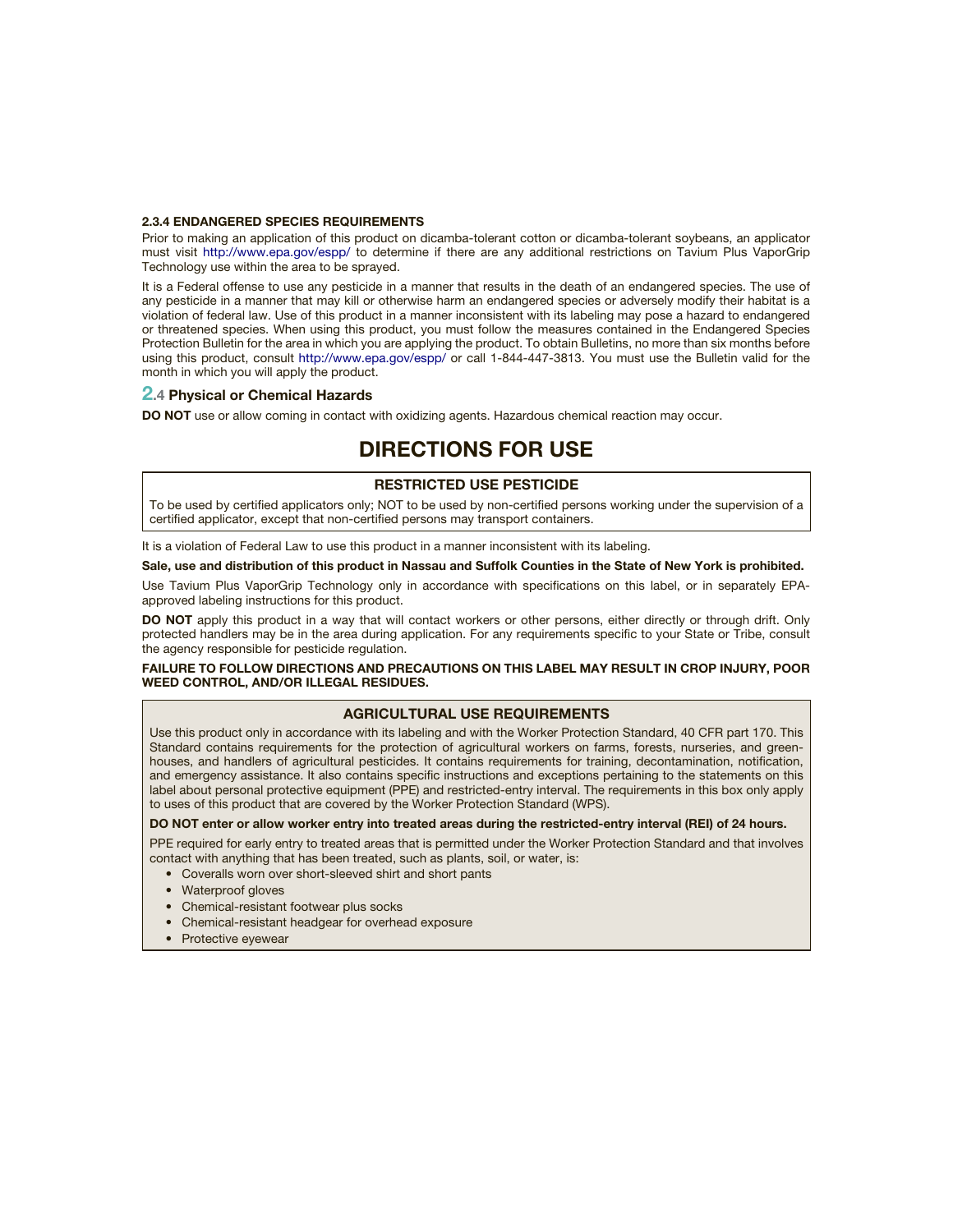## **APPLICATION REQUIREMENTS OVERVIEW**

Read and follow all applicable restrictions, precautions, and directions on the container label and booklet and at [www.](www.TaviumTankMix.com) [TaviumTankMix.com.](www.TaviumTankMix.com) For product questions or inquiries and/or to report any nonperformance of this product against any particular weed species, call 1-866-Syngent(a) (866-796-4368).

| <b>Product Use Requirements</b>                                                                                                                                                                                                                                                                                                                                                                                                                                                                                                                                                                                                                                                                                                                                                                                                                                                                                                                                                                                                                                                                                                                                                                                                                                                                                                                 | <b>Label Section</b> |
|-------------------------------------------------------------------------------------------------------------------------------------------------------------------------------------------------------------------------------------------------------------------------------------------------------------------------------------------------------------------------------------------------------------------------------------------------------------------------------------------------------------------------------------------------------------------------------------------------------------------------------------------------------------------------------------------------------------------------------------------------------------------------------------------------------------------------------------------------------------------------------------------------------------------------------------------------------------------------------------------------------------------------------------------------------------------------------------------------------------------------------------------------------------------------------------------------------------------------------------------------------------------------------------------------------------------------------------------------|----------------------|
| <b>Training Requirements Prior to Use:</b>                                                                                                                                                                                                                                                                                                                                                                                                                                                                                                                                                                                                                                                                                                                                                                                                                                                                                                                                                                                                                                                                                                                                                                                                                                                                                                      |                      |
| Only certified applicators can apply Tavium Plus VaporGrip Technology.<br>$\bullet$<br>Prior to applying this product, applicator(s) must complete dicamba-<br>$\bullet$<br>specific training.<br>This product is NOT to be used by non-certified persons working<br>$\bullet$<br>under the supervision of a certified applicator, except that non-certified<br>persons may transport containers.                                                                                                                                                                                                                                                                                                                                                                                                                                                                                                                                                                                                                                                                                                                                                                                                                                                                                                                                               | 4.1                  |
| <b>Record Keeping Requirements:</b>                                                                                                                                                                                                                                                                                                                                                                                                                                                                                                                                                                                                                                                                                                                                                                                                                                                                                                                                                                                                                                                                                                                                                                                                                                                                                                             |                      |
| The certified applicator must keep application records specified in the<br>$\bullet$<br>Record Keeping requirements section for a period of two years.<br>All tank mixing partners must be recorded.<br>$\bullet$<br>Application records must be generated as soon as practical but no later<br>$\bullet$<br>than 72 hours after application, unless state restrictions require records<br>to be generated sooner.                                                                                                                                                                                                                                                                                                                                                                                                                                                                                                                                                                                                                                                                                                                                                                                                                                                                                                                              | 4.2                  |
| <b>General Application Requirements:</b>                                                                                                                                                                                                                                                                                                                                                                                                                                                                                                                                                                                                                                                                                                                                                                                                                                                                                                                                                                                                                                                                                                                                                                                                                                                                                                        |                      |
| • Only apply Tavium Plus VaporGrip Technology using approved nozzles<br>designed to produce extremely coarse to ultra-coarse droplets listed at<br>www.TaviumTankMix.com.<br><b>DO NOT</b> exceed a boom height of 24 inches above target pest or crop<br>$\bullet$<br>canopy when applying this product.<br>Tavium Plus VaporGrip Technology must be applied in a minimum of<br>$\bullet$<br>15 gallons of spray solution per acre.<br><b>DO NOT</b> exceed a ground speed of 15 miles per hour.<br>$\bullet$<br>All applications of Tavium Plus VaporGrip Technology must include an<br>$\bullet$<br>approved volatility reduction agent (VRA) / buffering agent (pH modifier)<br>listed at www.TaviumTankMix.com. An approved drift reduction agent<br>(DRA) must also be included in the spray solution, unless otherwise<br>indicated on www.TaviumTankMix.com. Refer to the website for a list<br>of approved DRAs and volatility reduction agents (VRAs) / buffering<br>agents (pH modifiers).<br>Tavium Plus VaporGrip Technology must only be tank-mixed with<br>approved products listed at www.TaviumTankMix.com. DO NOT tank<br>mix with products not included on this approved products list.<br>Spray system equipment cleanout: User must ensure entire sprayer<br>system is properly cleaned before and after each application. | $4.4 - 4.9$          |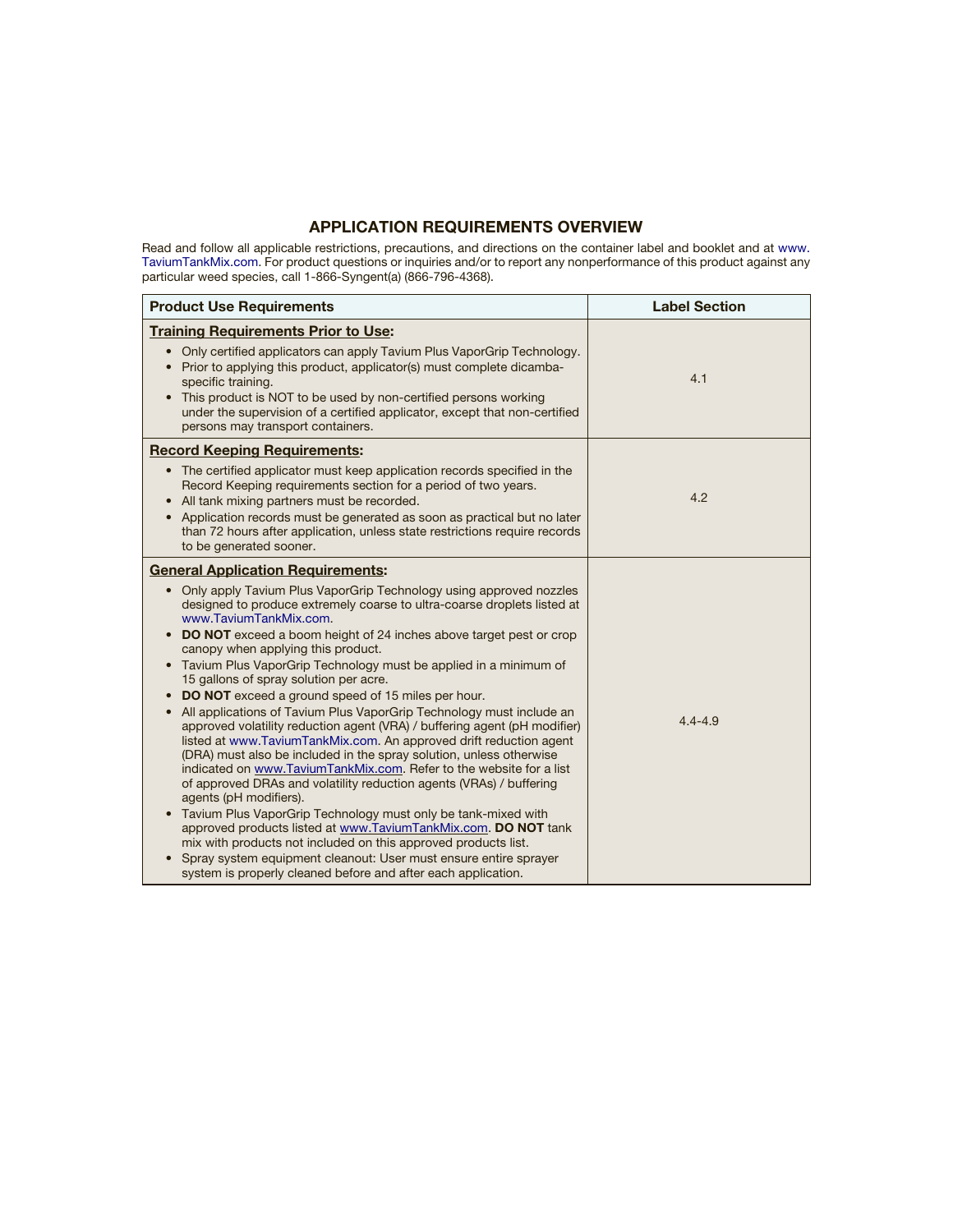| <b>Product Use Requirements</b>                                                                                                                                                                                                                                                                                                                                                                                                                                                                                                                                                                                                                       | <b>Label Section</b> |
|-------------------------------------------------------------------------------------------------------------------------------------------------------------------------------------------------------------------------------------------------------------------------------------------------------------------------------------------------------------------------------------------------------------------------------------------------------------------------------------------------------------------------------------------------------------------------------------------------------------------------------------------------------|----------------------|
| <b>Environmental Condition Requirements:</b>                                                                                                                                                                                                                                                                                                                                                                                                                                                                                                                                                                                                          |                      |
| • ONLY apply Tavium Plus VaporGrip Technology when wind speed is 3<br>to 10 MPH.<br>• DO NOT apply Tavium Plus VaporGrip Technology during a<br>temperature inversion.<br>• Only apply Tavium Plus VaporGrip Technology using a broadcast<br>open-boom from one hour after sunrise to two hours before<br>sunset.<br>• When making applications in low relative humidity or high<br>temperatures, set up equipment to deliver larger droplets to<br>compensate for evaporation.<br>• DO NOT apply this product if rainfall could exceed soil field capacity<br>and result in soil runoff is expected in the next 48 hours.                            | 6.0                  |
| <b>Application Requirements for Dicamba Tolerant Cotton:</b><br>• Tavium Plus VaporGrip Technology may be applied preplant or<br>preemergence at a maximum rate of 3.53 pt/A (0.5 lb ae/a dicamba) to<br>dicamba-tolerant cotton<br>Tavium Plus VaporGrip Technology may be applied postemergence at<br>a maximum rate of 3.53 pt/A (0.5 lb ae/a dicamba) in dicamba-tolerant<br>cotton through 6-leaf or up to and including July 30, whichever comes<br>first.                                                                                                                                                                                      | 8.1                  |
| <b>Application Requirements for Dicamba Tolerant Soybean:</b>                                                                                                                                                                                                                                                                                                                                                                                                                                                                                                                                                                                         |                      |
| • Tavium Plus VaporGrip Technology may be applied preplant or<br>preemergence at a maximum rate of 3.53 pt/A (0.5 lb ae/a dicamba) to<br>dicamba-tolerant soybean.<br>• Tavium Plus VaporGrip Technology may be applied postemergence at<br>a maximum rate of 3.53 pt/A (0.5 lb ae/a dicamba) in dicamba-tolerant<br>soybean through V4 or up to and including June 30, whichever comes<br>first.                                                                                                                                                                                                                                                     | 8.2                  |
| <b>Buffer Requirements:</b>                                                                                                                                                                                                                                                                                                                                                                                                                                                                                                                                                                                                                           |                      |
| DO NOT apply if sensitive plants and/or crops are planted in<br>$\bullet$<br>adjacent downwind fields or areas when using broadcast open-boom<br>equipment.<br>• Sensitive crop definitions can be found in section 6.3.8.<br>• The user must ensure there is a 240 foot downwind buffer when<br>applying with broadcast open-boom equipment.<br>• Prior to making an application of this product on dicamba-tolerant<br>cotton or dicamba-tolerant soybeans, an applicator must visit<br>http://www.epa.gov/espp/ to determine if there are any additional<br>restrictions on Tavium Plus VaporGrip Technology use within the area<br>to be sprayed. | 2.3<br>6.0           |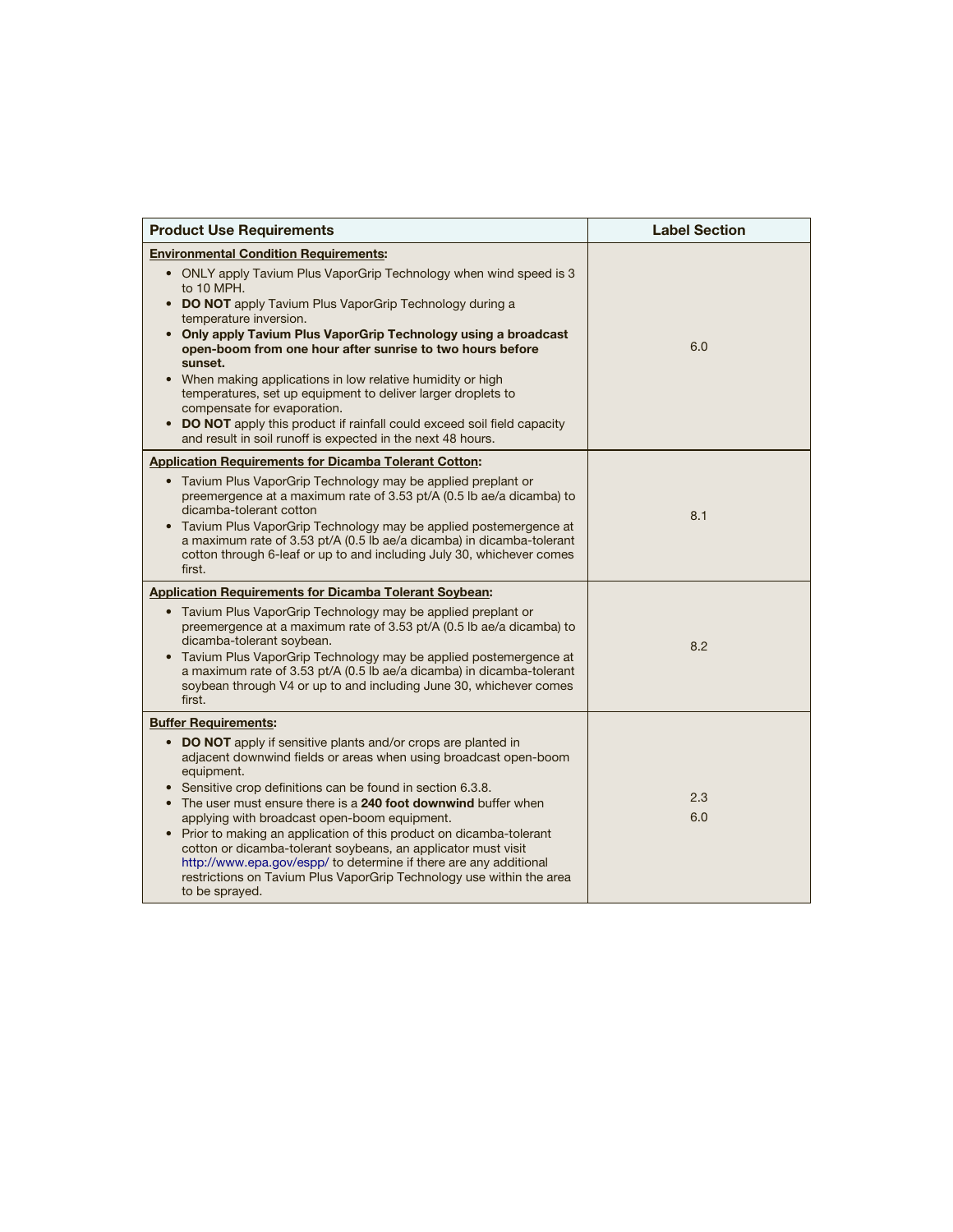## **3.0 PRODUCT INFORMATION**

Tavium Plus VaporGrip Technology is a foliar systemic broadleaf herbicide with residual control of grass and certain broadleaf weeds in:

- dicamba-tolerant cotton (preplant, at-planting, preemergence, postemergence (In-crop) application)
- dicamba-tolerant soybeans (preplant, at-planting, preemergence, postemergence (In-crop) application)

This product needs a minimum of 1/2 inch of either rainfall or irrigation following application to activate residual weed control. If rainfall or irrigation is not received within 10 days after application, residual weed control may be reduced. Under these conditions, cultivate or use other weed control measures if weeds develop.

**DO NOT** apply this product if rainfall could exceed soil field capacity and result in soil runoff is expected in the next 48 hours.

Rainfall or irrigation occurring within 4 hours after postemergence application may reduce effectiveness.

### **3.1 Weed Resistance Management Practices**

| <b>DICAMBA</b>        | <b>GROUP</b> |    | <b>HERBICIDE</b> |
|-----------------------|--------------|----|------------------|
| S-METOLACHLOR   GROUP |              | 15 | <b>HERBICIDE</b> |

For resistance management, please note that Tavium Plus VaporGrip Technology contains both a Group 4/(dicamba) and a Group 15/(S-metolachlor) herbicide. Any weed population may contain plants naturally resistant to Group 4 and/or Group 15 herbicides. The resistant individuals may dominate the weed population if these herbicides are used repeatedly in the same fields. Appropriate resistance-management strategies should be followed.

Contact your local Syngenta representative, retailer, crop advisor or extension agent for additional pesticide resistancemanagement and/or integrated weed-management recommendations for specific crops and weed biotypes. **DO NOT** assume that each listed weed is being controlled by multiple modes of action. Premixes are intended to broaden the spectrum of weeds that are controlled. Some weeds may be controlled by only one of the active ingredients in this product. If resistant biotypes have been reported, use the full labeled rate of this product, apply at the labeled timing, and tank-mix with an additional different mode of action product so there are multiple effective modes of application for each suspected resistant weed. To delay herbicide resistance, take one or more of the following steps:

### **3.1.1 PRINCIPLES OF HERBICIDE RESISTANT WEED MANAGEMENT**

Adopt an integrated weed-management program for herbicide use that includes scouting and uses historical information related to herbicide use and crop rotation, and that considers tillage (or other mechanical control methods), cultural (e.g., higher crop seeding rates; precision fertilizer application method and timing to favor the crop and not the weeds), biological (weed-competitive crops or varieties) and other management practices.

### **Scout and know your field**

- Know weed species present in the field to be treated through scouting and field history. An understanding of weed biology is useful in designing a resistance management strategy. Ensure the weed management program will control all weeds present.
- Fields should be scouted prior to application to determine species present and growth stage. Always apply this herbicide at the full labeled rate and correct timing for the weeds present in the field.

### **Utilize non-herbicidal practices to add diversity**

• Use diversified management tactics such as cover crops, mechanical weed control, harvest weed seed control, and crop rotation as appropriate. Use tank mixtures with herbicides from a different group if such use is permitted; where information on resistance in target weed species is available, use the less resistance-prone partner at a rate that will control the target weed(s) equally as well as the more resistance-prone partner. Consult your local extension service or certified crop advisor if you are unsure as to which active ingredient is currently less prone to resistance.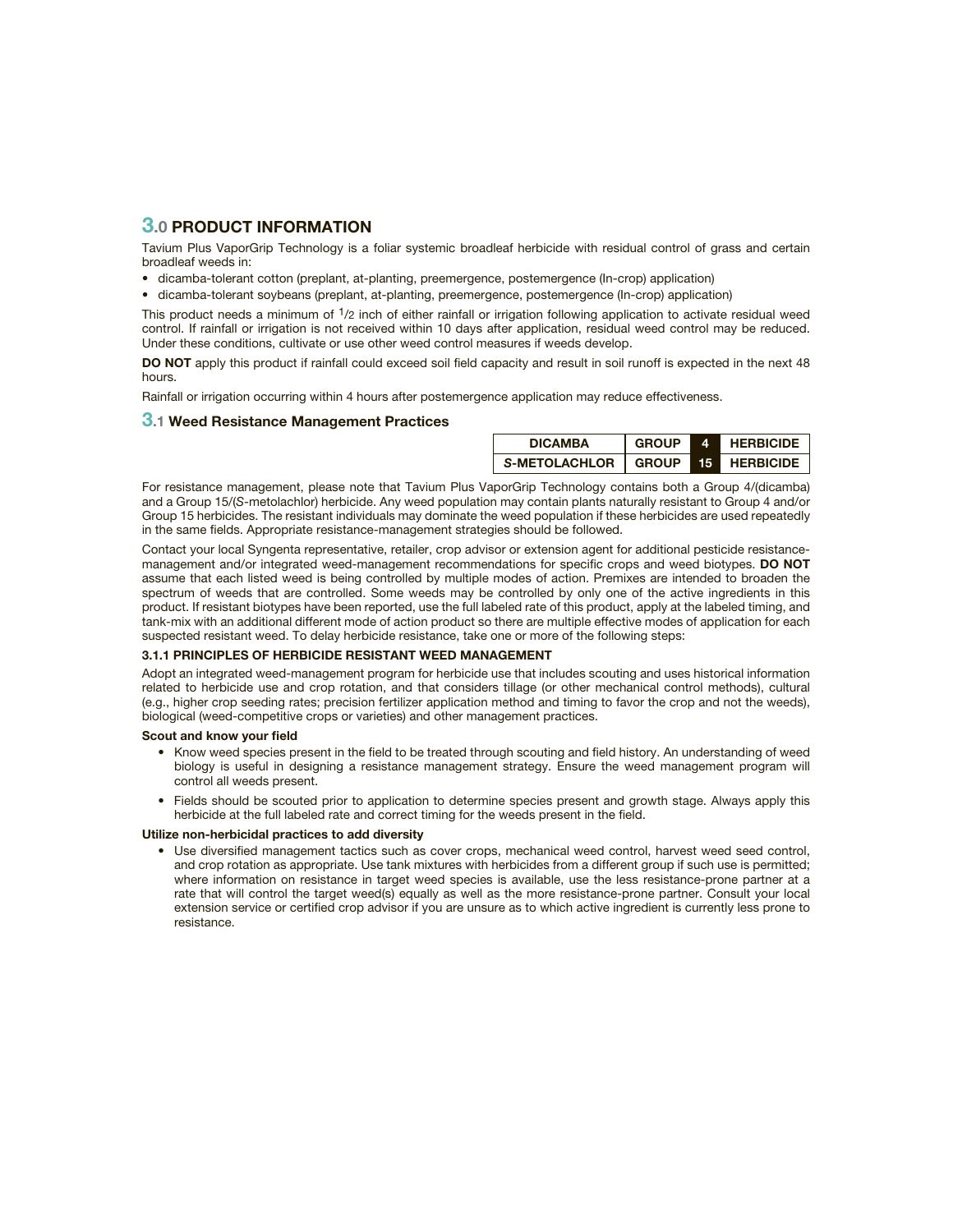### **Use good agronomic practices, start clean and stay clean**

- Use good agronomic practices that enhance crop competitiveness.
- Plant into weed-free fields utilizing tillage or an effective burndown herbicide for control of emerged weeds.
- Sanitize farm equipment to avoid spreading seed or vegetative propagules prior to leaving fields.

### **Difficult to control weeds**

- Fields with difficult to control weeds should be planted in rotation with crops that allow the use of herbicides with an alternative mode of action or different management practices.
- Difficult to control weeds may require sequential applications, such as a broad spectrum preemergence herbicide followed by one or more postemergence herbicide applications. Utilize herbicides containing different modes of action effective on the target weeds in sequential applications.

### **DO NOT overuse the technology**

• **DO NOT** use more than two applications of this or any other herbicide with the same mode of action in a single growing season unless mixed with an herbicide with a different mode of action which provides overlapping spectrum for the difficult to control weeds.

### **Scout and inspect fields following application**

- Prevent an influx of weeds into the field by controlling weeds in field borders.
- Scout fields after application to verify that the treatment was effective.
- Indicators of possible herbicide resistance include:
	- Failure to control a weed species normally controlled by the herbicide at the dose applied, especially if control is achieved on adjacent weeds;
	- A spreading patch of non-controlled plants of a particular weed species; and
	- Surviving plants mixed with controlled individuals of the same species.

For further information or to report suspected resistance your Syngenta retailer, Syngenta representative, or call 1-866-Syngent(a) (866-796-4368).

- If resistance is suspected, prevent weed seed production in the affected area by an alternative herbicide from a different group or by a mechanical method such as hoeing or tillage.
- Prevent movement of resistant weed seeds to other fields by cleaning harvesting and tillage equipment when moving between fields and planting clean seed.
- If a weed pest population continues to progress after treatment with this product, discontinue use of this product, and switch to another management strategy or herbicide with a different mode of action, if available.
- **Prevent weed escapes before, during, and after harvest**
- **DO NOT** allow weed escapes to produce seed or vegetative structures such as tubers or stolons which contribute to spread and survival.

## **4.0 APPLICATION DIRECTIONS**

### **4.1 Training**

Prior to applying this product, all applicators must complete dicamba-specific training on an annual basis. This product is NOT to be used by non-certified persons working under the supervision of a certified applicator, except that noncertified persons may transport containers. If training is available and required by the state where the applicator intends to apply this product, the applicator must complete that training before applying this product. If your state does not require dicamba-specific training, then the applicator must complete dicamba-specific training provided by one of the following sources: a) a registrant of a dicamba product approved for in-crop use with dicamba-tolerant crops, or b) a state or state-authorized provider.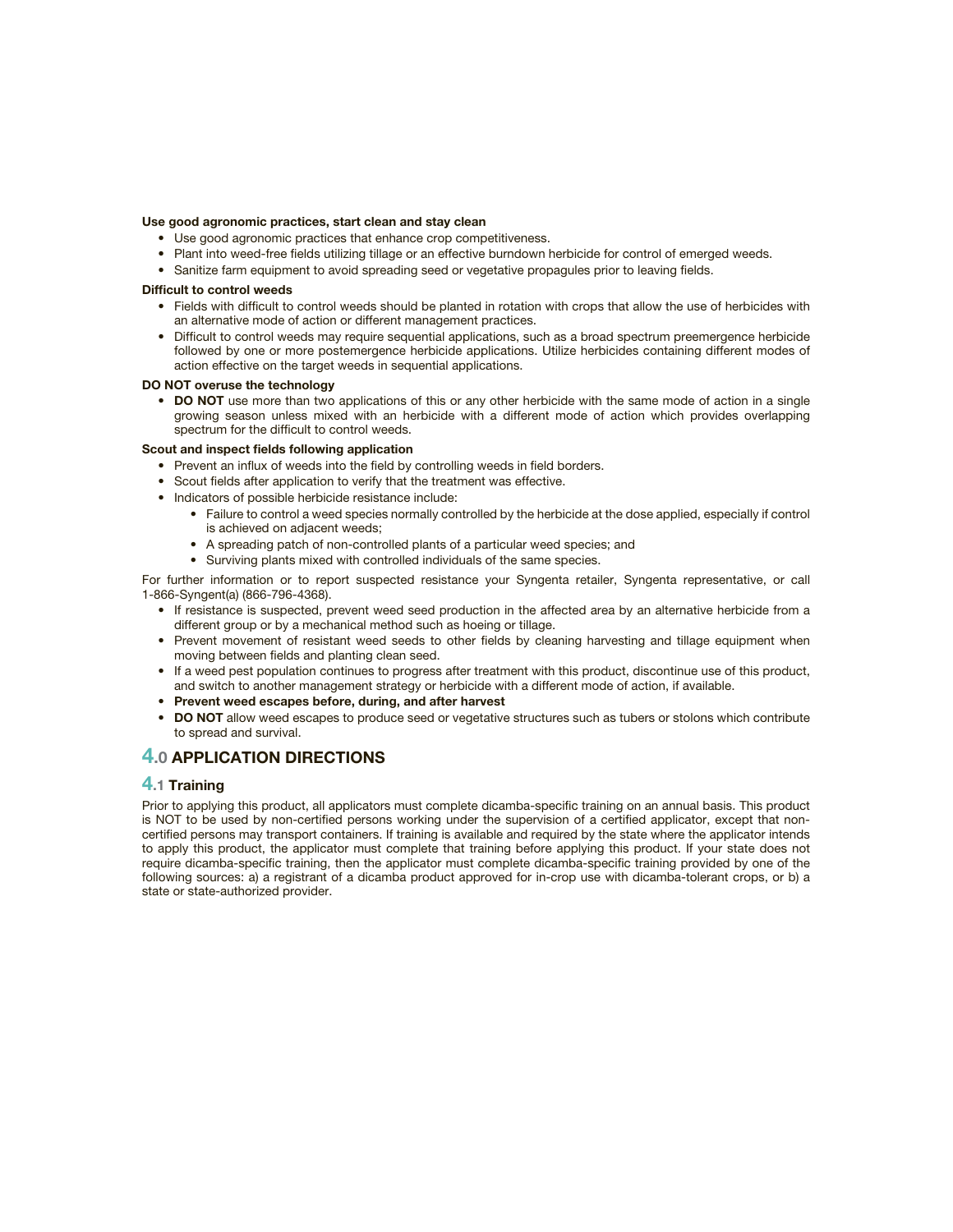### **4.2 Record Keeping**

Record keeping is required for each application of this product. **The certified applicator must keep the following records for a period of two years;** records must be generated as soon as practical but no later than 72 hours after application, unless state restrictions require records to be generated sooner. Records must be made available to State Pesticide Control Official(s), USDA, and EPA upon request. An example form summarizing record keeping requirements can be found on <www.TaviumTankMix.com>.

- 1. All Items required by 7 CFR Part 110 (RECORDKEEPING ON RESTRICTED USE PESTICIDES BY CERTIFIED APPLICATORS) including:
	- a. The brand or product name
	- b. The EPA registration number
	- c. The total amount applied
	- d. The month, day, and year of application
	- e. The location of the application
	- f. The crop, commodity, stored product, or site of application
	- g. The size of treated area
	- h. The name of the certified applicator
	- i. The certification number of the certified applicator
- 2. Training: Date and provider of required training completed and proof of completion.
- 3. Receipts of Purchase: Receipts or copies for the purchase of this product, and for the purchase of the required volatility reduction agent (VRA) / buffering agent (pH modifier) and drift reduction agent (DRA).
- 4. Product Label: A copy of this product label, and any state special local needs label that supplements this label.
- 5. Buffer Requirement: Record of the buffer distance and any non-sensitive areas included in buffer distance. Nonsensitive areas refers to the exclusion areas that can be counted as part of the buffer, such as paved areas.
- 6. Sensitive Plants and/or Crops Awareness: Record that a sensitive crop registry was consulted and survey adjacent fields documenting the crops/areas surrounding the field prior to application. Records at a minimum must include the name of the sensitive crop registry and the date it was consulted and documentation of adjacent crops/areas and the date the survey was conducted.
- 7. Start and Finish Times of Each Application: Record of the time at which the application started and the time when the application finished.
- 8. Application Timing: Record of the type of application (for example: preemergence, postemergence).
- 9. Air Temperature: Record of the air temperature in degrees Fahrenheit at the start and completion of each application
- 10. Wind Speed and Direction: Record of the wind speed and direction (the direction from which the wind is blowing) at boom height at the start and completion of each application of this product.
- 11. Nozzle and Pressure: Record of the spray nozzle manufacturer/brand, type, orifice size, and operating pressure used during each application of this product.
- **12. Tank Mix Products: Record of the brand names, EPA registration numbers (if available), and use rates for**  all products including volatility reduction agent (VRA) / buffering agent (pH modifier) and DRA that were **tank mixed with this product for each application.**
- 13. Spray System Cleanout: At a minimum, records must include the confirmation that the spray system was clean before using this product and that the post-application cleanout was completed in accordance with the Sprayer Cleanout Section 4.9.

### **4.3 Methods of Application**

Applications with Tavium Plus VaporGrip Technology alone or in tank mixtures are permitted with ground equipment only. This product may be applied using broadcast or hooded broadcast applications for postemergence weed control as well as residual control of susceptible weeds. Preplant, at-planting, preemergence and postemergence (In-crop) applications are allowed. All labeled application restrictions must be adhered to when using these application methods.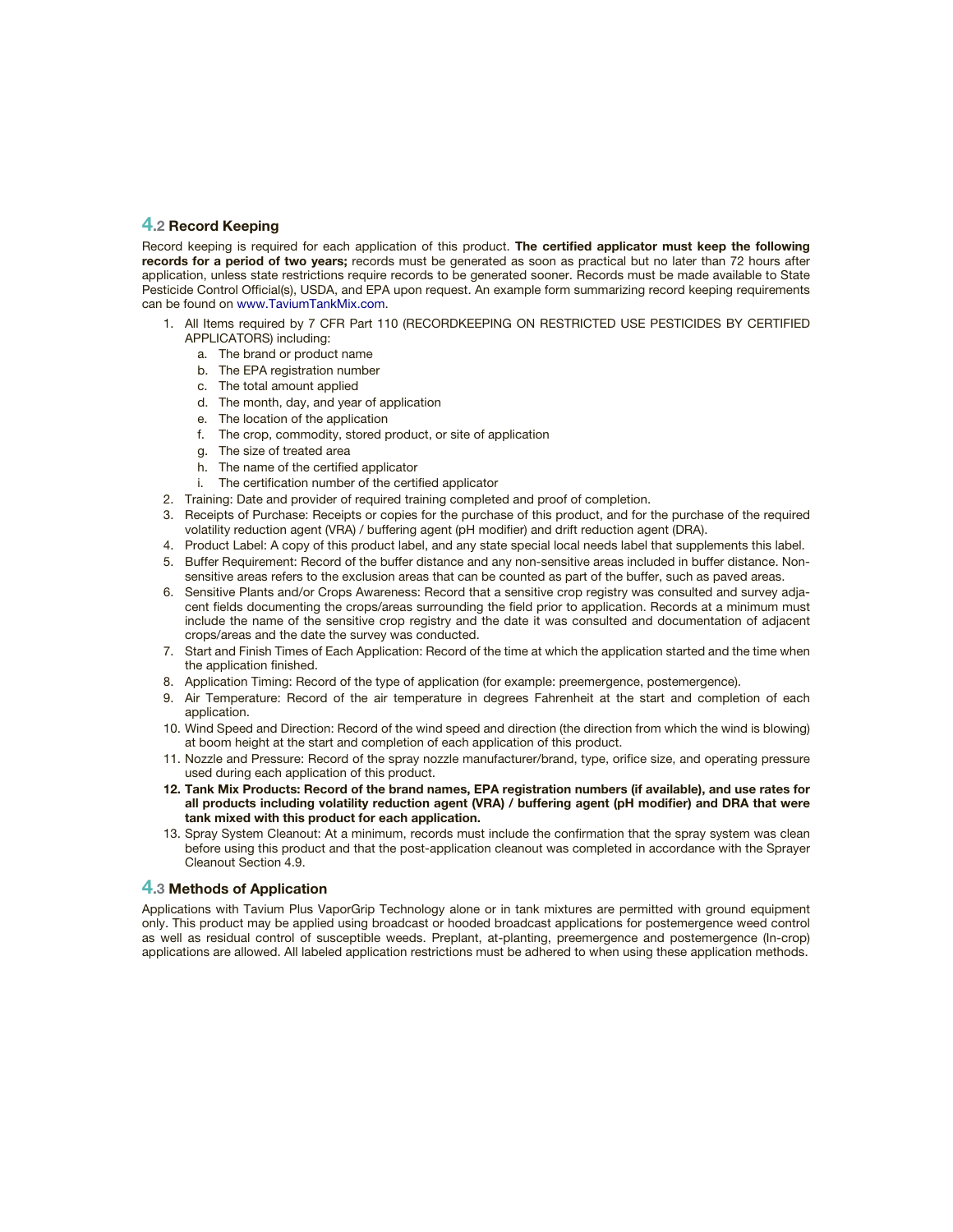## **4.4 Application Equipment**

- Configure spray equipment to provide accurate and uniform coverage of the target area and minimize potential for spray drift.
- Only use sprayers that provide accurate and uniform application with nozzles designed to produce **extremely coarse to ultra-coarse** droplets in order to minimize drift (**Section 6.3.1**) and provide uniform coverage.
- To ensure accuracy, calibrate sprayer before each use. For information on spray equipment and calibration, consult spray equipment manufacturers and/or state recommendations.
- Avoid using screens and strainers finer than 50-mesh.
- All ground application equipment must be properly maintained.
- Equipment must be cleaned out after use following Spray System Cleanout procedures in Section 4.9.

### **4.5 Application Volume and Spray Coverage**

- Apply alone or in tank mixtures **in a minimum of 15 gal/A of spray solution**.
- Good spray coverage of emerged weeds is essential for optimum control.
- When weed vegetation is dense, increase spray volume and pressures to ensure coverage of the target weeds.
- Spray boom and nozzle heights must be adjusted to provide coverage of target weeds but not more than 24 inches above the target.

### **4.6 Equipment Ground Speed**

**DO NOT exceed a ground speed of 15 miles per hour.** Select a ground speed that will deliver the desired spray volume while maintaining the desired spray pressure, but slower speeds generally result in better spray coverage and deposition on the target area. Provided the applicator can maintain the required nozzle pressure, it is recommended that tractor speed is reduced to 5 miles per hour at field edges.

### **4.7 Optional Use of Drift Reduction Technology**

This product may be optionally applied using a hooded/shielded broadcast sprayer or other types of drift reduction technology (DRT) for postemergence weed control as well as residual control of susceptible weeds. The applicator must use an approved nozzle within a specified pressure range as found at <www.TaviumTankMix.com>. Use of drift reduction technology (DRT) in combination with approved nozzles is recommended to further reduce drift potential.

### **4.7.1 HOODED/SHIELDED BROADCAST SPRAYER**

For hooded/shielded sprayers, all application nozzles must be contained within the enclosed area. Shielding the boom or individual nozzles can reduce the effects of wind. However, it is the responsibility of the applicator to verify that the shields are preventing drift and not interfering with uniform deposition of the product. Applicators must ensure the sprayer system is off or controlled during turns to further prevent spray drift. Refer to the hooded/shielded sprayer manufacturer use specifications prior to use.

Requirements for Reduced Use Restrictions with Optional Hooded/Shielded Sprayer:

**ONLY qualified** hooded/shielded sprayers listed on <www.TaviumTankMix.com> are eligible for reduced use restrictions when applying this product. When using a qualified hooded/shielded sprayer, the applicator must always maintain **a minimum 110-foot downwind buffer** between the last treated row and the nearest downwind field edge. Consult Endangered Species Protection Bulletins for ESA counties and restrictions. While this product may be applied with other (non-qualifi ed) hooded/shielded sprayers, no reduction in use restrictions is associated with their use.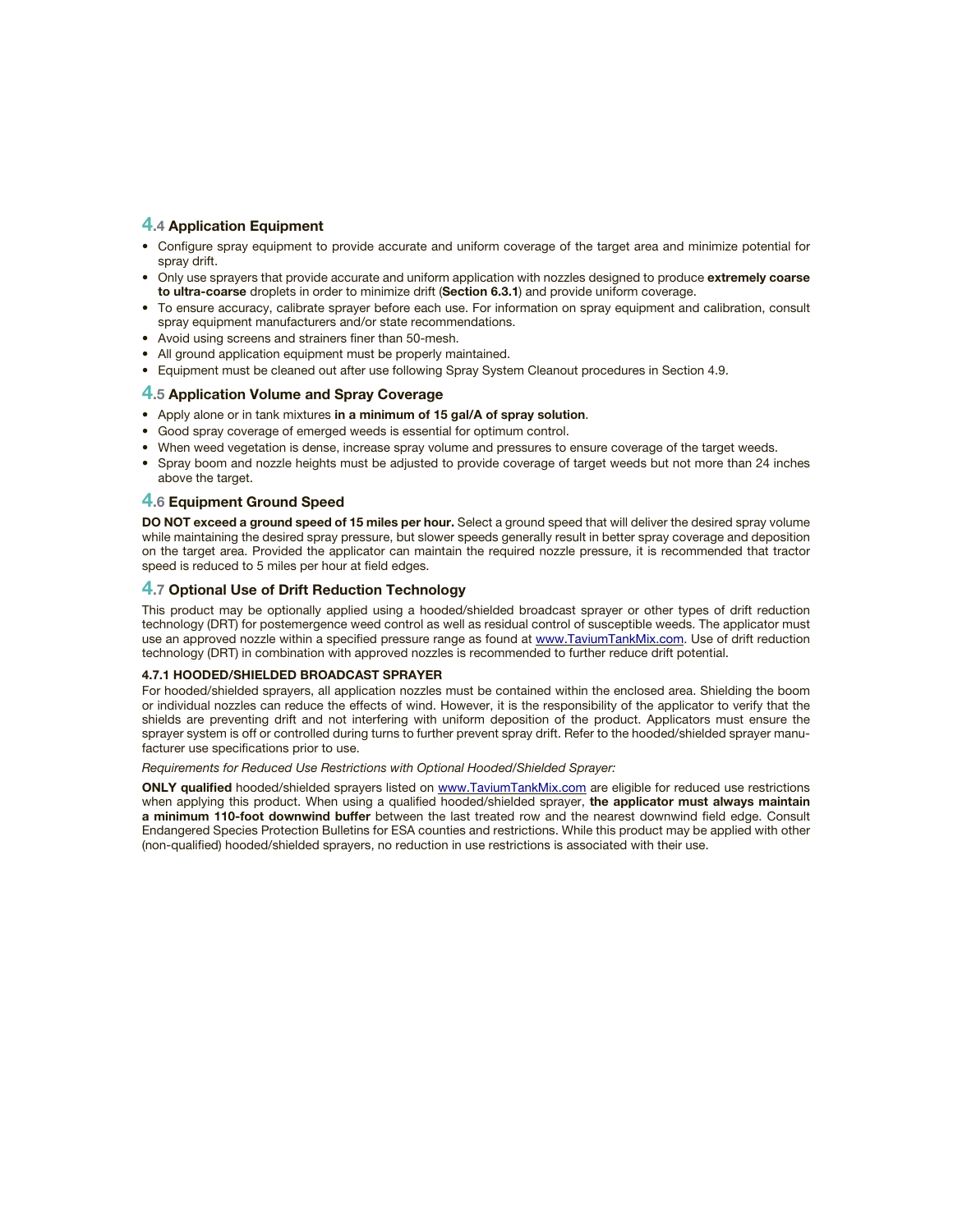### **4.7.2 GROUND APPLICATION (HOODED IN-ROW AND DIRECTED LAYBY)**

Using a hooded sprayer or other drift reduction technology in combination with approved nozzles may further reduce drift potential. When applying Tavium Plus VaporGrip Technology by hooded in-row or layby sprayers, determine the amount of herbicide and water volume needed using the following formula:

| band width (inches)<br>row width (inches) | x broadcast rate per acre   | $=$ rate per treated acre         |
|-------------------------------------------|-----------------------------|-----------------------------------|
| band width (inches)<br>row width (inches) | x broadcast volume per acre | $=$ spray volume per treated acre |

## **4.8 Tank Mix Partners and Compatibility Testing**

It is the pesticide user's responsibility to ensure that all products are registered for the intended use. Read and follow the applicable restrictions, limitations, and directions for use on all product labels involved in tank mixing. Users must follow the most restrictive directions for use and precautionary statements of each product in the tank mixture.

- All applications of this product require the inclusion of an approved volatility reduction agent (VRA) / buffering agent (pH modifier) listed at <www.TaviumTankMix.com>.
- All applications of this product require the inclusion of a drift reduction agent (DRA) in the tank mix, unless otherwise indicated on<www.TaviumTankMix.com>.
- Tavium Plus VaporGrip Technology may only be tank-mixed with products that have been tested and found not to adversely affect the offsite movement potential of Tavium Plus VaporGrip Technology. The applicator must check the website found at<www.TaviumTankMix.com> no more than 7 days before applying Tavium Plus VaporGrip Technology.
- For preplant, at-planting and preemergence applications, the following additives may be used. A complete list of approved products can be found at <www.TaviumTankMix.com>.
	- o Nonionic Surfactant (NIS) Use NIS containing at least 80% active ingredient at 0.25% v/v (1 qt/100 gal) of the finished spray volume.
	- o Crop Oil Concentrate (COC) or Methylated Seed Oil (MSO) Use a nonphytotoxic COC or MSO containing 15–20% approved emulsifier at 0.5–1.0% v/v (2-4 qt/100 gal) of the finished spray volume.
- For postemergence applications, use of a Nonionic Surfactant (NIS) additive described above is allowed.
	- o Use of a Crop Oil Concentrate (COC) or Methylated Seed Oil (MSO) for postemergence applications is not advised due to the potential for crop injury.

### **4.8.1 TANK-MIX RESTRICTIONS**

 $\mathbf{b}$  band width  $\mathbf{b}$ 

- **DO NOT** tank mix any product with Tavium Plus VaporGrip Technology unless:
	- o The intended tank-mix product is identified on the list of tested products found at [www.TaviumTankMix.com;](www.TaviumTankMix.com)
	- o The intended products are not prohibited on either this label or the label of the tank mix product; and
	- o All requirements and restrictions on <www.TaviumTankMix.com>; are followed.
- **DO NOT** apply Tavium Plus VaporGrip Technology with ammonium sulfate (AMS) containing additives, conditioners, or fertilizers.

### **4.8.2 TANK-MIX PRECAUTIONS**

It is the pesticide user's responsibility to ensure that all products are registered for the intended use. Read and follow the applicable restrictions and limitations and directions for use on all product labels involved in tank mixing. Users must follow the most restrictive directions for use and precautionary statements of each product in the tank mixture.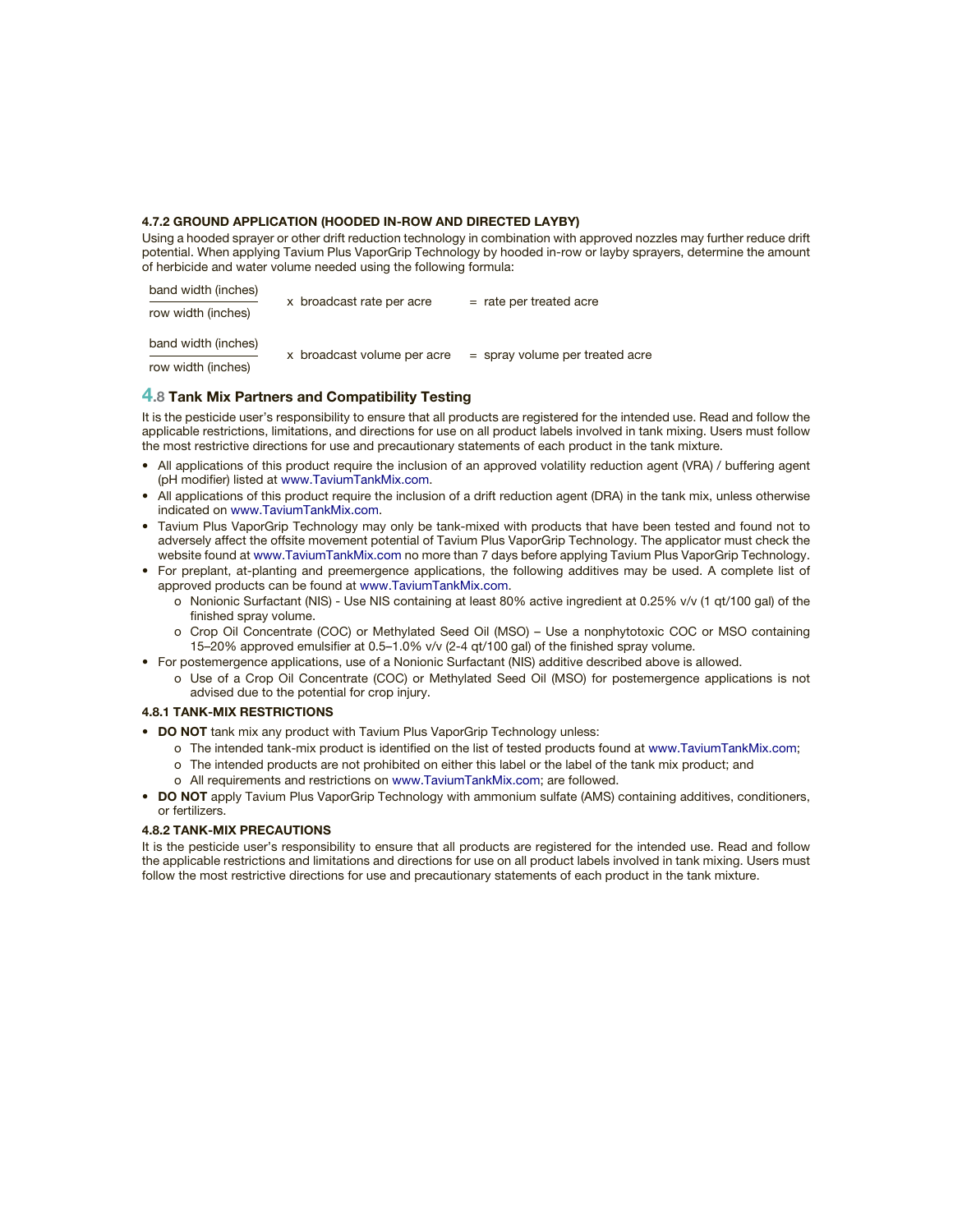### **4.9 Sprayer Cleanout**

As part of the Restricted Use Product requirements, applicators must document that they have complied with the Sprayer Clean-out section of this label

Severe crop injury may occur if any of this product remains in the spray system equipment following an application and the equipment is subsequently used for application to sensitive crops. After using this product, clean all mixing and spray equipment (including tanks, pumps, lines, filters, screens, and nozzles) with a strong detergent based sprayer cleaner. The rinsate must be disposed in compliance with local, state, and federal guidelines.

Inadvertent contamination can also occur in equipment used for bulk product handling and mixing prior to use in the spray system. Care should be taken to reduce contamination not only in the spray system but in any equipment used to transfer or deliver product. For example, bulk handling and mixing equipment containing this product should be segregated when possible to reduce potential for cross-contamination. Consider using block and check valves to avoid backflow during transfer. Piping should be reviewed to ensure there not potential for product build-up. Dedicated nurse trucks and tender equipment should be used when possible.

To avoid subsequent injury to other crops, thoroughly clean mixing and application equipment immediately after spraying using the triple rinse procedures below:

- 1. **DO NOT** clean sprayer near desirable vegetation, wells or other water sources.
- 2. Drain and flush tank walls, boom and all hoses with clean water.
- 3. Prepare a cleaning solution with a detergent or a commercial sprayer cleaner or ammonia according to the product's use directions.
- 4. Be sure to wash all internal parts of the tank, including the inside top surface with the cleaning solution. Start agitation in the sprayer and thoroughly recirculate the cleaning solution for at least 15 minutes. All visible deposits must be removed from the spraying system.
- 5. Flush hoses, spray lines and nozzles for at least one minute with the cleaning solution.
- 6. Repeat steps 3-5 for two additional times.
- 7. Remove nozzles, screens and strainers, and clean separately in the cleaning solution after completing the above procedures.
- 8. Drain lines, filters and sump.
- 9. Rinse the complete spraying system with clean water.
- 10. Clean and wash off the outside of the entire sprayer and boom.
- 11. Dispose of all rinsate according to local, state and federal regulation.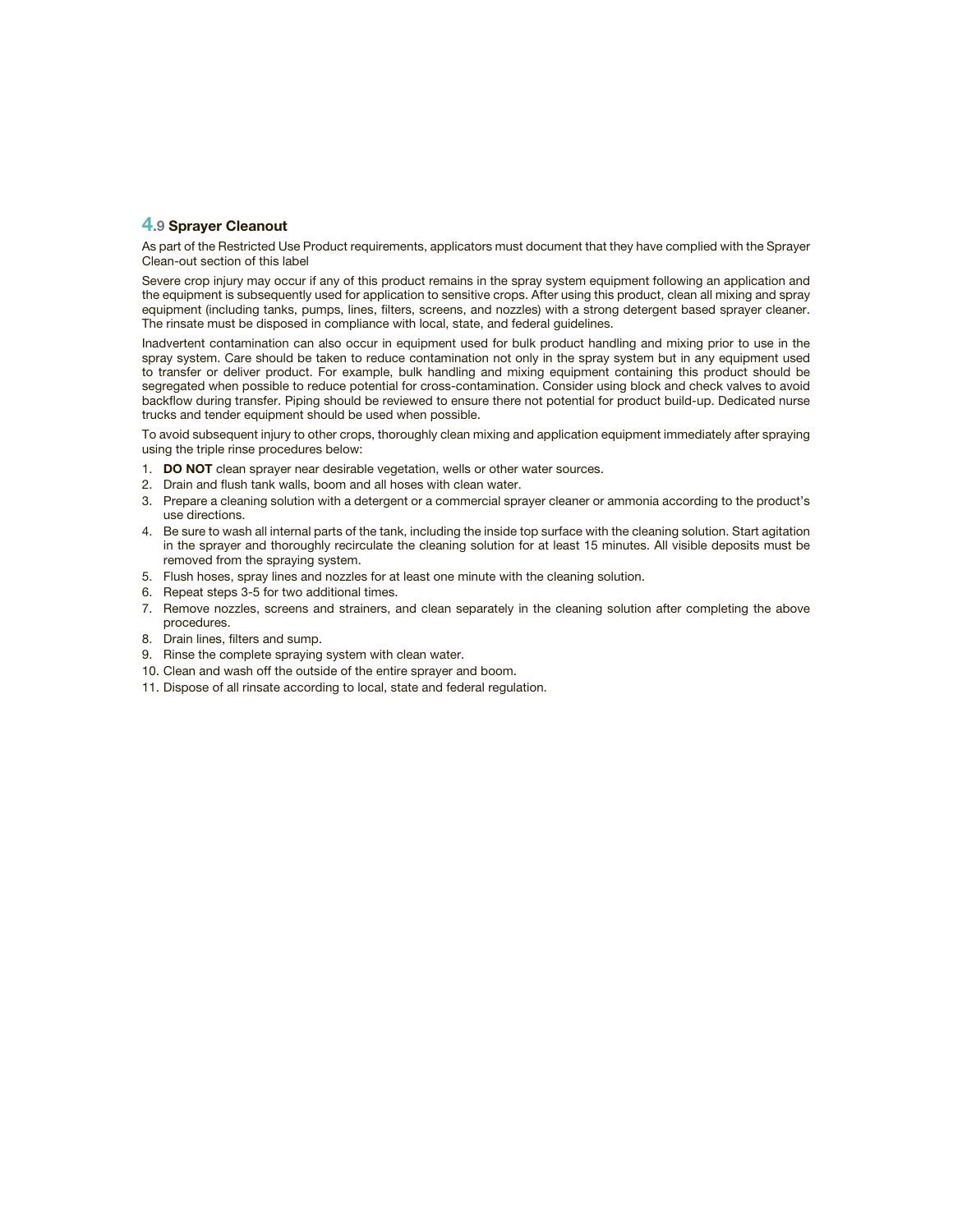## **5.0 REPLANT AND ROTATIONAL CROP**

## **5.1 Rotational Crop Restrictions**

The following crops may be planted at the specified interval following application of Tavium Plus VaporGrip Technology. Exclude counting days from application when the ground is frozen.

| Crop                                                                                                                                                                                                                                                                              | <b>Plant-Back Interval</b>                                                               |
|-----------------------------------------------------------------------------------------------------------------------------------------------------------------------------------------------------------------------------------------------------------------------------------|------------------------------------------------------------------------------------------|
| Dicamba-tolerant cotton<br>Dicamba-tolerant soybeans<br>Corn (field, pop, seed, sweet)*                                                                                                                                                                                           | 0 days                                                                                   |
| Non-dicamba-tolerant soybeans                                                                                                                                                                                                                                                     | 28 days following a minimum accumulation of 1 inch<br>of rainfall or overhead irrigation |
| Non-dicamba-tolerant cotton                                                                                                                                                                                                                                                       | 42 days following a minimum accumulation of 1 inch<br>of rainfall or overhead irrigation |
| <b>Barley</b><br>Oats<br>Rye<br>Wheat                                                                                                                                                                                                                                             | $4\frac{1}{2}$ months                                                                    |
| Alfalfa<br>Bean<br><b>Beet</b><br><b>Broccoli</b><br><b>Brussels sprouts</b><br>Cabbage<br>Carrot<br>Cauliflower<br>Celery<br>Garlic<br>Lentil<br>Onion<br>Pea<br>Peanut<br>Pepper<br>Potato<br>Pumpkin<br>Radish<br>Sorghum<br>Sunflower<br>Sugar beet<br>Sweet potato<br>Tomato | 6 months                                                                                 |
| Clover (seeded)                                                                                                                                                                                                                                                                   | 9 months                                                                                 |
| <b>Buckwheat</b><br>Rice<br><b>Tobacco</b>                                                                                                                                                                                                                                        | In the next spring following treatment                                                   |
| All other crops not listed above                                                                                                                                                                                                                                                  | 12 months                                                                                |

\* User precaution for corn plantback: Application of this product to coarse-textured soils (sand, loamy sand, or sandy loam) or any soil with less than 2.5% organic matter under cool, wet conditions may result in transient crop injury.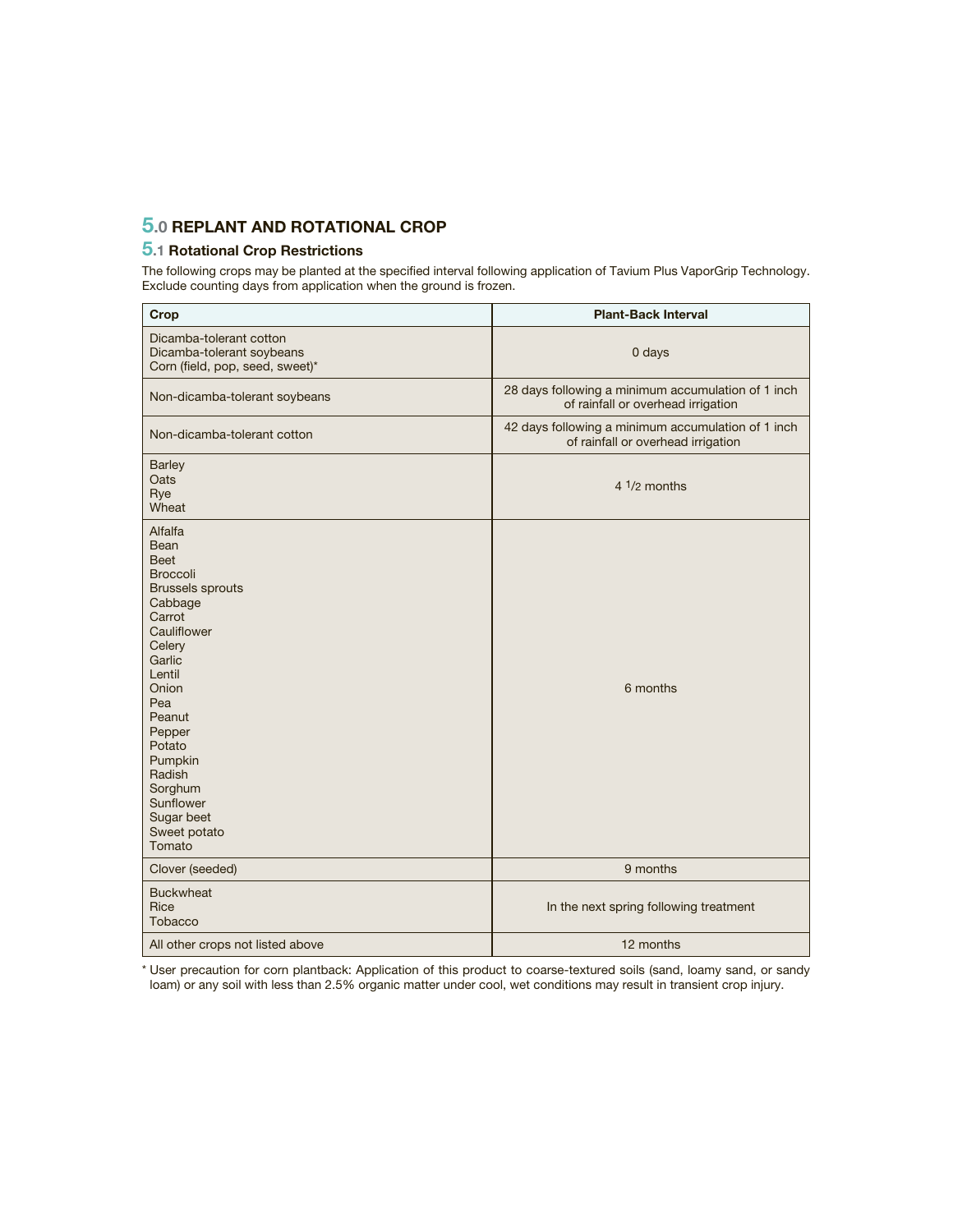## **6.0 RESTRICTIONS AND PRECAUTIONS**

### **6.1 Use Restrictions**

- **DO NOT** sell, use or distribute this product in Nassau and Suffolk Counties in the State of New York.
- **DO NOT** use in nurseries, turf, or landscape plantings.
- **DO NOT** apply this product by air.
- **DO NOT** apply this product through any type of irrigation system.
- **DO NOT** apply Tavium Plus VaporGrip Technology with ammonium sulfate (AMS) containing additives, conditioners, or fertilizers.
- **DO NOT** apply this product at ground speed greater than 15 miles per hour.
- **DO NOT** apply this product in less than 15 gallons of spray solution per acre.
- **DO NOT** exceed a boom height of 24 inches above target pest or crop canopy when applying this product.
- **DO NOT** apply this product when the wind speeds are less than 3 mph or greater than 10 mph.
- **DO NOT** apply this product until at least one hour after sunrise and no later than two hours before sunset.
- **DO NOT** apply to soils classified as sand with less than 3% organic matter and where groundwater depth is shallow.
- **DO NOT** apply under conditions which favor runoff or wind erosion of soil containing this product to nontarget areas.
- **DO NOT** graze or feed to livestock, or harvest for food, any cover crop planted following an Tavium Plus VaporGrip Technology treated crop.
- **DO NOT** apply to frozen ground.
- **DO NOT** apply to any body of water.
- **DO NOT** contaminate irrigation ditches.
- DO NOT apply this product if rainfall that could exceed soil field capacity and result in soil runoff is expected in the next 48 hours.
- **DO NOT** apply to powdery dry or light sand soils when conditions are favorable for wind erosion. Under these conditions, you must ensure that the soil surface is first settled by rainfall or irrigation prior to application.
- **DO NOT** apply to impervious substrates, such as paved or highly compacted surfaces.
- DO NOT use tailwater from the first flood or furrow irrigation of treated fields to treat nontarget crops, unless at least  $1/2$  inch of rainfall has occurred between application and the first irrigation.
- Prior to making an application of this product on dicamba-tolerant cotton or dicamba-tolerant soybeans, an applicator must visit <http://www.epa.gov/espp/> to determine if there are any additional restrictions on Tavium Plus VaporGrip Technology use within the area to be sprayed.

### Tavium Plus VaporGrip Technology must only be used for the uses specified on this label and only in **the following states, subject to county restriction as noted**

| Alabama<br>Arizona<br>Arkansas<br>Colorado<br>Delaware<br>Florida (excluding Palm Beach County)<br>Georgia<br><b>Illinois</b><br>Indiana<br>lowa | Missouri<br>Nebraska<br>New Jersey<br>New Mexico<br>New York (excluding Nassau & Suffolk Counties)<br>North Carolina<br>North Dakota<br>Ohio<br>Oklahoma<br>Pennsylvania |
|--------------------------------------------------------------------------------------------------------------------------------------------------|--------------------------------------------------------------------------------------------------------------------------------------------------------------------------|
| Kansas<br>Kentucky                                                                                                                               | South Carolina<br>South Dakota                                                                                                                                           |
| Louisiana                                                                                                                                        | Tennessee (excluding Wilson County)                                                                                                                                      |
| Maryland                                                                                                                                         | Texas (excluding use on cotton in Gaines County)                                                                                                                         |
| Michigan                                                                                                                                         | Virginia                                                                                                                                                                 |
| Minnesota                                                                                                                                        | West Virginia                                                                                                                                                            |
| Mississippi                                                                                                                                      | Wisconsin                                                                                                                                                                |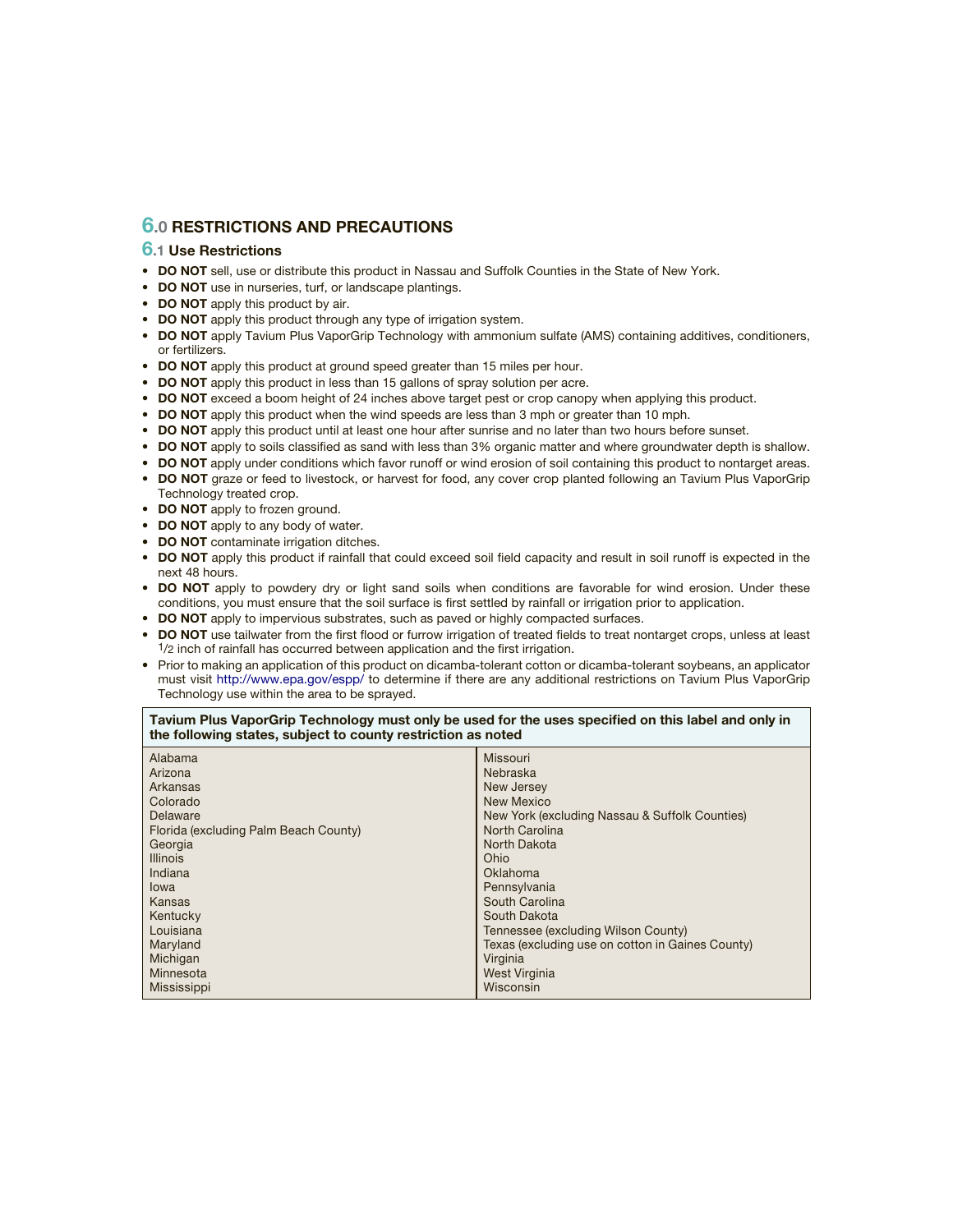This product must only be used in the states listed above and is subject to area specific restrictions as required by <http://www.epa.gov/espp/> that must be consulted prior to making an application in dicamba-tolerant cotton or dicambatolerant soybeans.

### **6.2 Use Precautions**

- Tavium Plus VaporGrip Technology requires actively growing green plant tissue to function fully for postemergence weed control. Application of this product to drought-stressed weeds or weeds with little green foliage (i.e., mowed, cut, or hailed on weeds); weeds covered with dust; weeds damaged by insects or diseases may result in reduced weed control.
- Drift may cause damage to nontarget vegetation.
- Avoid spray overlap, as crop injury may result.

### **6.3 Spray Drift Management**

- **DO NOT** apply when weather conditions may cause drift to nontarget areas. Drift may result in injury to adjacent crops and vegetation.
- **DO NOT** apply when the wind speed is less than 3 mph or greater than 10 mph or during periods of temperature inversions.
- AVOIDING SPRAY DRIFT AT THE APPLICATION SITE IS THE RESPONSIBILITY OF THE APPLICATOR.
- The interaction of many equipment- and weather-related factors determines the potential for spray drift. The applicator is responsible for considering these factors when making a decision.

### **6.3.1 IMPORTANCE OF DROPLET SIZE**

- The best drift management strategy is to apply the largest droplets that provide sufficient coverage and control. Use only nozzles producing **extremely coarse to ultra-coarse** droplets listed on <www.TaviumTankMix.com>.
- Applying larger droplets reduces drift potential, but will not prevent drift if applications are made improperly, or under unfavorable environmental conditions.

### **6.3.2 CONTROLLING DROPLET SIZE**

- Volume Use high flow rate nozzles to apply the highest practical spray volume not less than 15 gallons per acre. Nozzles with higher rated flows produce larger droplets.
- **Pressure DO NOT** exceed the nozzle manufacturer's specified pressures or maximum pressures as listed for specific nozzles on<www.TaviumTankMix.com>. For many nozzle types, lower pressure produces larger droplets. When higher flow rates are needed, use higher flow rate nozzles instead of increasing pressure. If sprayer is equipped with rate controller hardware, ensure it does not allow pressure increases that exceed the desired range.
- **Number of nozzles** Use the minimum number of nozzles that provide uniform coverage.

### **6.3.3 APPLICATION HEIGHT**

Use manufacturer's recommendation for boom height or 24 inches above the crop height, whichever is smaller. Excessive boom height will increase the drift potential.

### **6.3.4 WIND**

Drift potential is lowest when wind speeds are 3 to 10 mph. **DO NOT** apply this product when the wind speed is less than 3 mph or greater than 10 mph.

### **6.3.5 TEMPERATURE AND HUMIDITY**

When making applications in hot and dry conditions, set up equipment to produce larger droplets to compensate for evaporation (for example: increase orifice size and/or increase spray volume as directed on<www.TaviumTankMix.com>).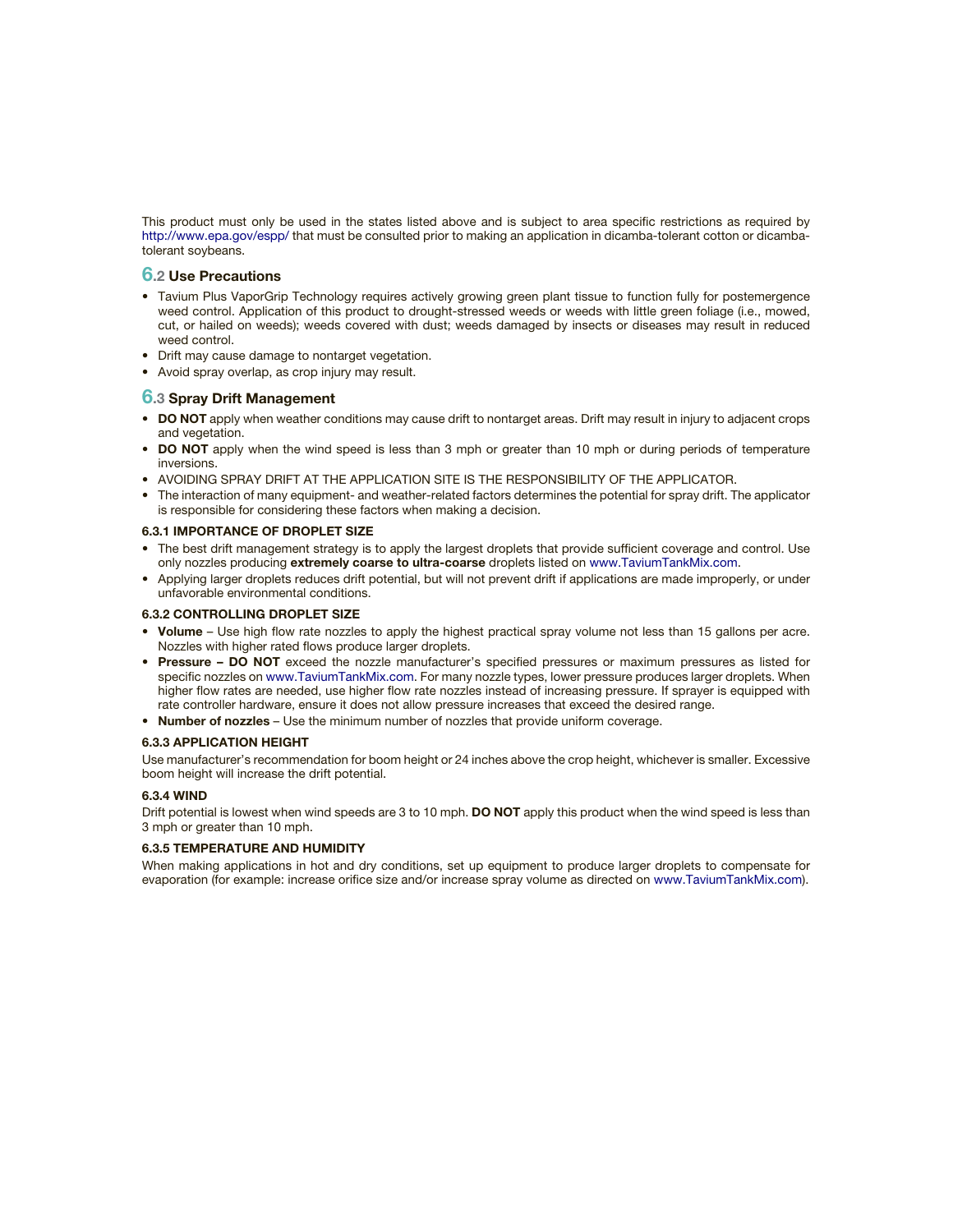### **6.3.6 TEMPERATURE INVERSIONS**

- **DO NOT apply this product during a temperature inversion**, because drift potential is high.
- **ONLY** apply this product between one hour after sunrise and two hours before sunset.
- Temperature inversions are characterized by increasing temperatures with altitude, and are common on nights with limited cloud cover and light to no wind. They begin to form as the sun sets and often continue into the morning.
- Their presence can be indicated by ground fog; however, if fog is not present, inversions can also be identified by the movement of smoke from a ground source or an aircraft smoke generator. Smoke that layers and moves laterally in a concentrated cloud (under low wind conditions) indicates an inversion, while smoke that moves upward and rapidly dissipates indicates good vertical air mixing.
- The inversion will typically dissipate with increased winds (above 3 miles per hour) or at sunrise when the surface air begins to warm (generally 3°F from morning low).

### **6.3.7 SPRAY BUFFERS**

- **DO NOT apply under circumstances where spray drift may occur to food, forage, or other plantings that might**  be damaged or the crops thereof may be rendered unfit for sale, use or consumption.
- Apply Tavium Plus VaporGrip Technology only when the potential for drift to adjacent sensitive areas (e.g., residential areas, bodies of water, known habitat for threatened or endangered species, nontarget crops) is minimal (i.e., when wind is blowing away from the sensitive areas).
- When applying this product a **240 foot downwind buffer must be maintained** between the last treated row, and the closest downwind edge (in the direction in which the wind is blowing).
- To maintain this required buffer zone, no application swath can be initiated in, or into an area that is within the applicable buffer distance.
- The following areas may be included in the buffer distance calculation when adjacent to field edges:
	- o Roads, paved or gravel surfaces, mowed grass areas, and areas of bare ground from recent plowing or grading that are contiguous to the treated field.
	- o Planted agricultural fields containing: corn, dicamba-tolerant cotton, dicamba-tolerant soybeans, sorghum, proso millet, small grains and sugarcane and other crops approved for postemergence dicamba use. If the applicator intends to include such crops as dicamba-tolerant cotton and/or dicamba-tolerant soybeans in the buffer distance calculation, the applicator must confirm the crops are in fact dicamba-tolerant and not conventional cotton and/or soybeans.
	- o Agricultural fields that have been prepared for planting.
	- o Areas covered by the footprint of a building, silo, or other man-made structure with walls and/or roof.
- Applicators are required to ensure that they are aware of the proximity to sensitive areas, to avoid potential adverse effects from off-target movement of Tavium Plus VaporGrip Technology.

### **6.3.8 SENSITIVE CROPS**

To protect sensitive crops including cover crops, the following restrictions must be followed.

• The applicator must survey the application site for adjacent nontarget sensitive crops. The applicator must also consult applicable sensitive crop registries to identify any commercial specialty or certified organic crops that may be located near the application site. At a minimum, records must include the name of the sensitive crop registry and the date it was consulted and documentation of adjacent crops/areas and the date the survey was conducted.

**DO NOT APPLY** this product when the wind is blowing toward adjacent non-dicamba-tolerant sensitive crops and/or plants. **Sensitive Crops may be severely injured or killed if they are contacted by this product.**

The applicator must be aware that wind direction may vary during the application. If wind direction shifts such that the wind is blowing toward adjacent sensitive crops, the applicator must STOP the application.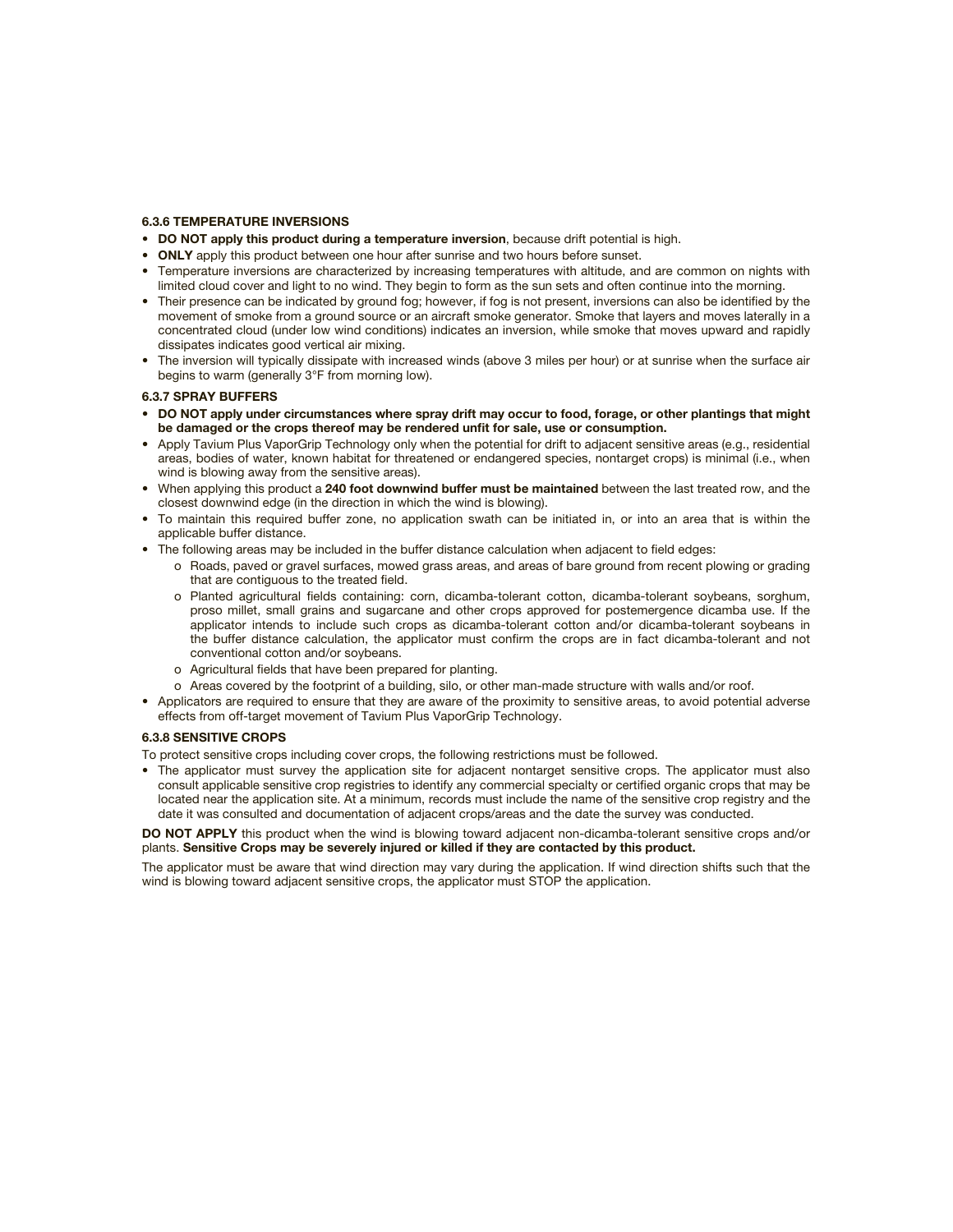Crops known to be sensitive include but are not limited to:

- non-dicamba-tolerant soybeans
- non-dicamba-tolerant cotton
- EPA Crop Group 6 (peas and beans)
- EPA Crop Group 8 (fruiting vegetables including peppers and tomatoes)
- EPA Crop Group 9 (cucurbit group including cucumbers and melons)
- flowers
- fruit trees
- grapes
- ornamental plantings including broadleaf ornamentals grown in greenhouses and shadehouses
- other broadleaf plants
- peanuts
- potatoes
- sweet potatoes
- $\bullet$  sunflower
- tobacco

## **7.0 WEEDS CONTROLLED BY TAVIUM PLUS VAPORGRIP TECHNOLOGY**

## **7.1 Weeds Controlled by Tavium Plus VaporGrip Technology Applied Prior to Weed Emergence**

| <b>Common Name</b>        | <b>Scientific Name</b>   |
|---------------------------|--------------------------|
| Amaranth, Palmer          | Amaranthus palmeri       |
| Amaranth, Powell          | Amaranthus powellii      |
| Barnyardgrass             | Echinochloa crus-galli   |
| Crabgrass, large          | Digitaria ischaemum      |
| Crabgrass, smooth         | Digitaria sanguinalis    |
| Crowfootgrass             | Dactyloctenium aegyptium |
| Foxtail, giant            | Setaria faberi           |
| Foxtail, green            | Setaria viridis          |
| Foxtail, yellow           | Setaria pumila           |
| Goosegrass                | Eleusine indica          |
| Nightshade, Eastern black | Solanum ptychanthum      |
| Panicum, fall             | Panicum dichotomiflorum  |
| Pigweed, prostrate        | Amaranthus blitoides     |
| Pigweed, redroot          | Amaranthus retroflexus   |
| Pigweed, smooth           | Amaranthus hybridus      |
| Pigweed, tumble           | Amaranthus albus         |
| Pusley, Florida           | Richardia scabra         |
| Signalgrass, broadleaf    | Urochloa platyphylla     |
| Waterhemp, common         | Amaranthus rudis         |
| Waterhemp, tall           | Amaranthus tuberculatus  |
| Witchgrass                | Panicum capillare        |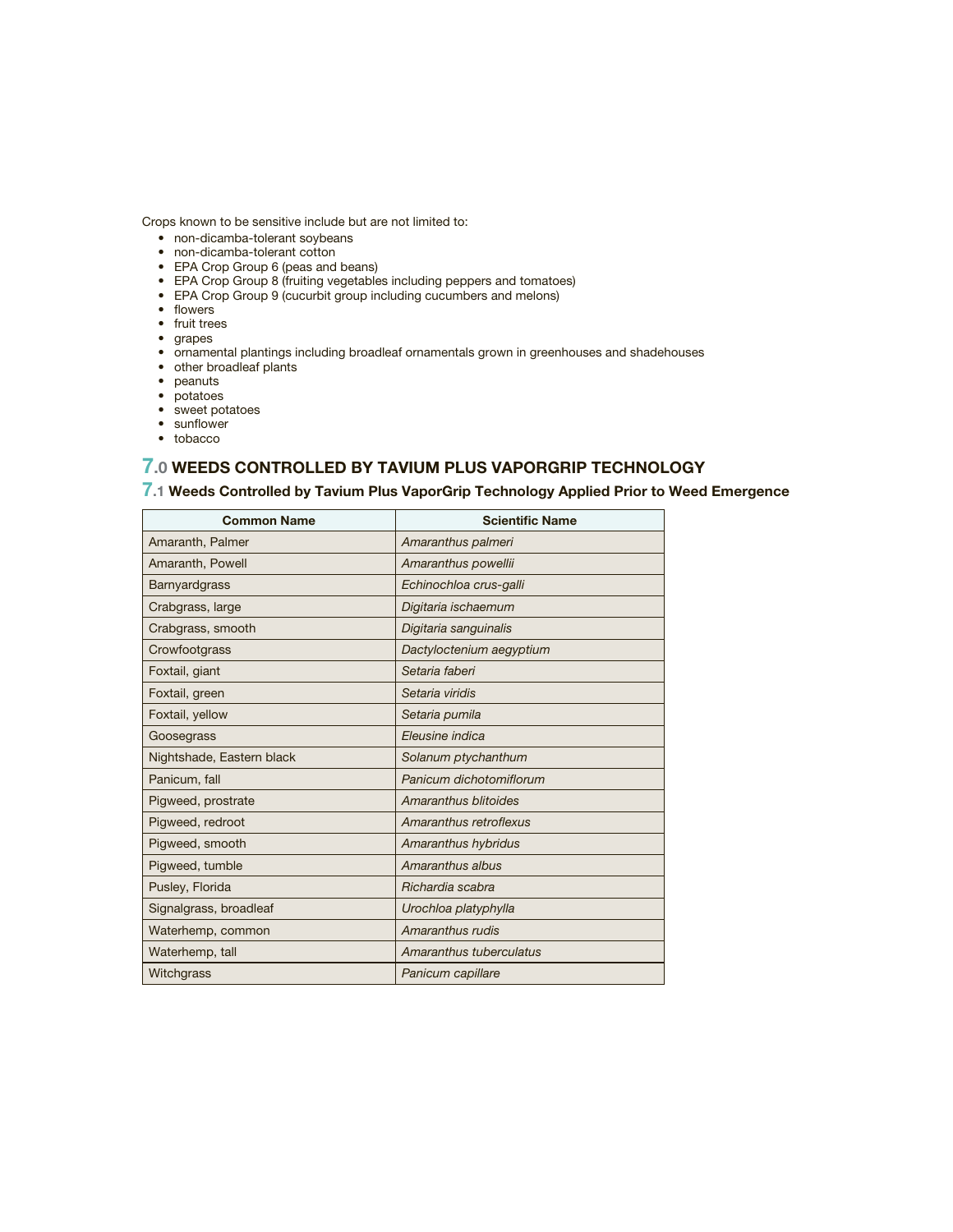| Common Name             | <b>Scientific Name</b> |  |
|-------------------------|------------------------|--|
| Amaranth, Palmer        | Amaranthus palmeri     |  |
| Amaranth, Powell        | Amaranthus powellii    |  |
| Amaranth, spiny         | Amaranthus spinosus    |  |
| Beggarweed, Florida     | Desmodium tortuosum    |  |
| Buckwheat, wild         | Polygonum convolvulus  |  |
| <b>Buffalobur</b>       | Solanum rostratum      |  |
| <b>Burcucumber</b>      | Sicyos angulatus       |  |
| <b>Buttercup</b>        | Ranunculus spp.        |  |
| Carpetweed              | Mullugo verticillata   |  |
| Chickweed, common       | Stellaria media        |  |
| Cocklebur, common       | Xanthium strumarium    |  |
| Copperleaf, hophornbeam | Acalypha ostryifolia   |  |
| Croton, tropic          | Croton glandulosus     |  |
| Cutleaf eveningprimrose | Oenothera laciniata    |  |
| Falseflax, smallseed    | Camelina microcarpa    |  |
| Fleabane, annual        | Erigeron annus         |  |
| Goosefoot, nettleleaf   | Chenopodium murale     |  |
| Henbit                  | Lamium amplexicaule    |  |
| Horseweed/Marestail     | Conyza canadensis      |  |
| Jimsonweed              | Datura stramonium      |  |
| Knotweed, prostate      | Polygonum aviculare    |  |
| Kochia                  | Kochia scoparia        |  |
| Lambsquarters, common   | Chenopodium album      |  |
| Lettuce, prickly        | Lactuca serriola       |  |
| Mayweed                 | Anthemis cotula        |  |
| Morningglory, ivyleaf   | Ipomoea hederacea.     |  |
| Morninglglory, tall     | Ipomoea purpurea       |  |
| Mustard, black          | Brassica nigra         |  |
| Mustard, blue           | Chorispora tenella     |  |
| Mustard, tansy          | Descurainia pinnata    |  |
| Mustard, tumble         | Sisymbrium altissimum  |  |
| Mustard, wild           | <b>Brassica kaber</b>  |  |

## **7.2 Weeds Controlled by Tavium Plus VaporGrip Technology Applied Postemergence to Weeds**

continued…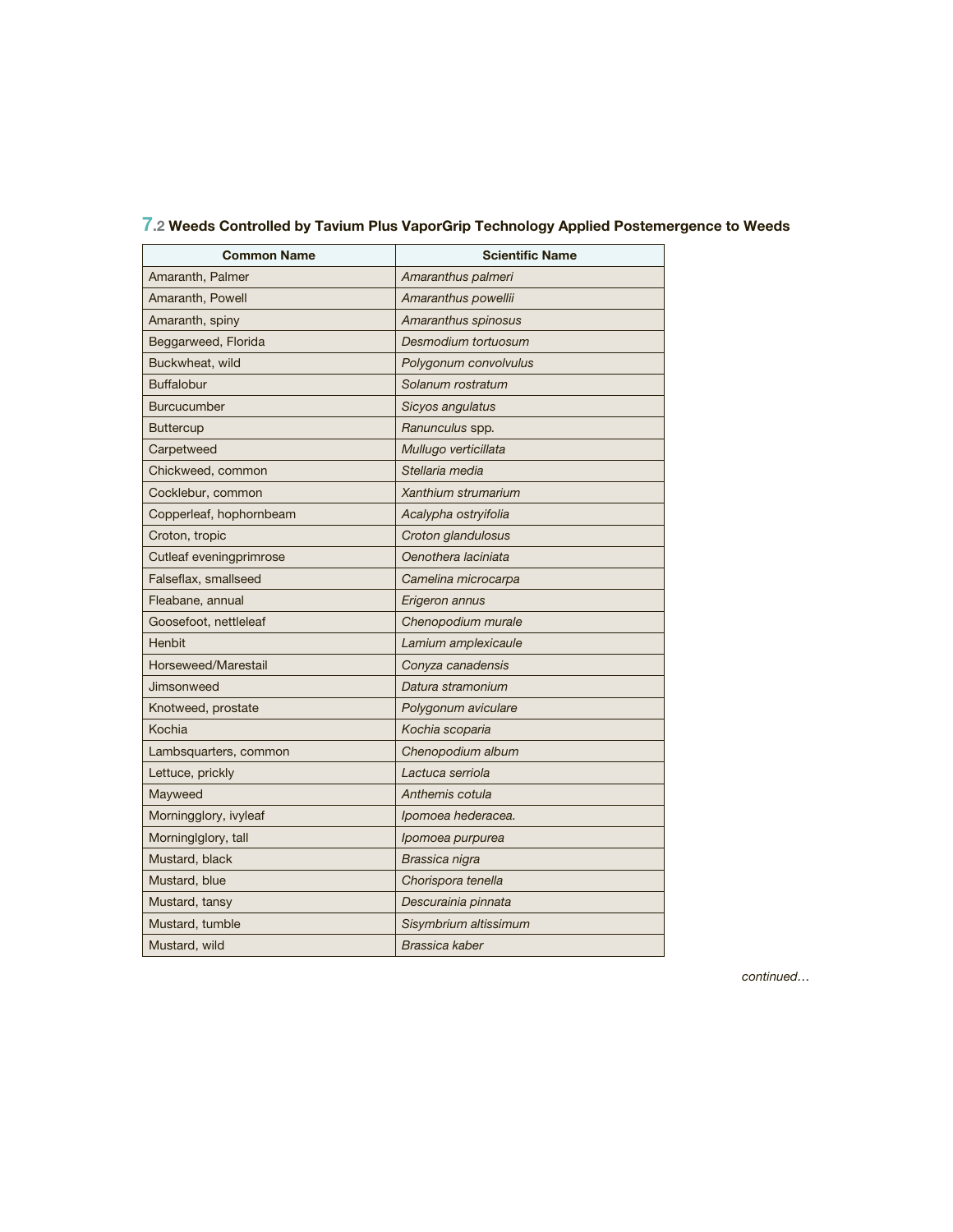| <b>Common Name</b>       | <b>Scientific Name</b>     |
|--------------------------|----------------------------|
| Nightshade, black        | Solanum nigrum             |
| Nightshade, cutleaf      | Solanum triflorum          |
| Pennycress, field        | Thlaspi arvense            |
| Pepperweed, Virginia     | Lepidium virginicum        |
| Pigweed, prostrate       | Amaranthus, blitoides      |
| Pigweed, redroot         | Amaranthus retroflexus     |
| Pigweed, smooth          | Amaranthus hyrbidus        |
| Pigweed, tumble          | Amaranthus, albus          |
| Prickly sida (Teaweed)   | Sida spinosa               |
| Puncturevine             | <b>Tribulus terrestris</b> |
| Purslane, common         | Portulaca oleracea         |
| Pusley, Florida          | Richardia scabra           |
| Ragweed, common          | Ambrosia artemisiifolia    |
| Ragweed, giant           | Ambrosia trifida           |
| Rocket, London           | Sisymbrium irio            |
| Sesbania, hemp           | Sesbania exaltata          |
| Shepherd's purse         | Capsella bursa-pastoris    |
| Sicklepod                | Senna obtusifolia          |
| Smartweed (lady's thumb) | Polygonum persicaria       |
| Smartweed, Pennsylvania  | Polygonum pensylvanicum    |
| Sowthistle, annual       | Sonchus oleraceus          |
| Spanish needles          | Bidens bipinnata           |
| Spurge, prostrate        | Euphorbia humistrata       |
| Spurge, leafy            | Euphorbia esula            |
| Spurry, corn             | Spergula arvensis.         |
| Sunflower, common        | <b>Helianthus annuus</b>   |
| Thistle, Canada          | Cirsium arvense            |
| Thistle, Russian         | Salsola iberica            |
| Velvetleaf               | Abutilon theophrasti       |
| Waterhemp, common        | Amaranthus rudis           |
| Waterhemp, tall          | Amaranthus tuberculatus    |

## **7.2 Weeds Controlled by Tavium Plus VaporGrip Technology Applied Postemergence to Weeds**  *(continued)*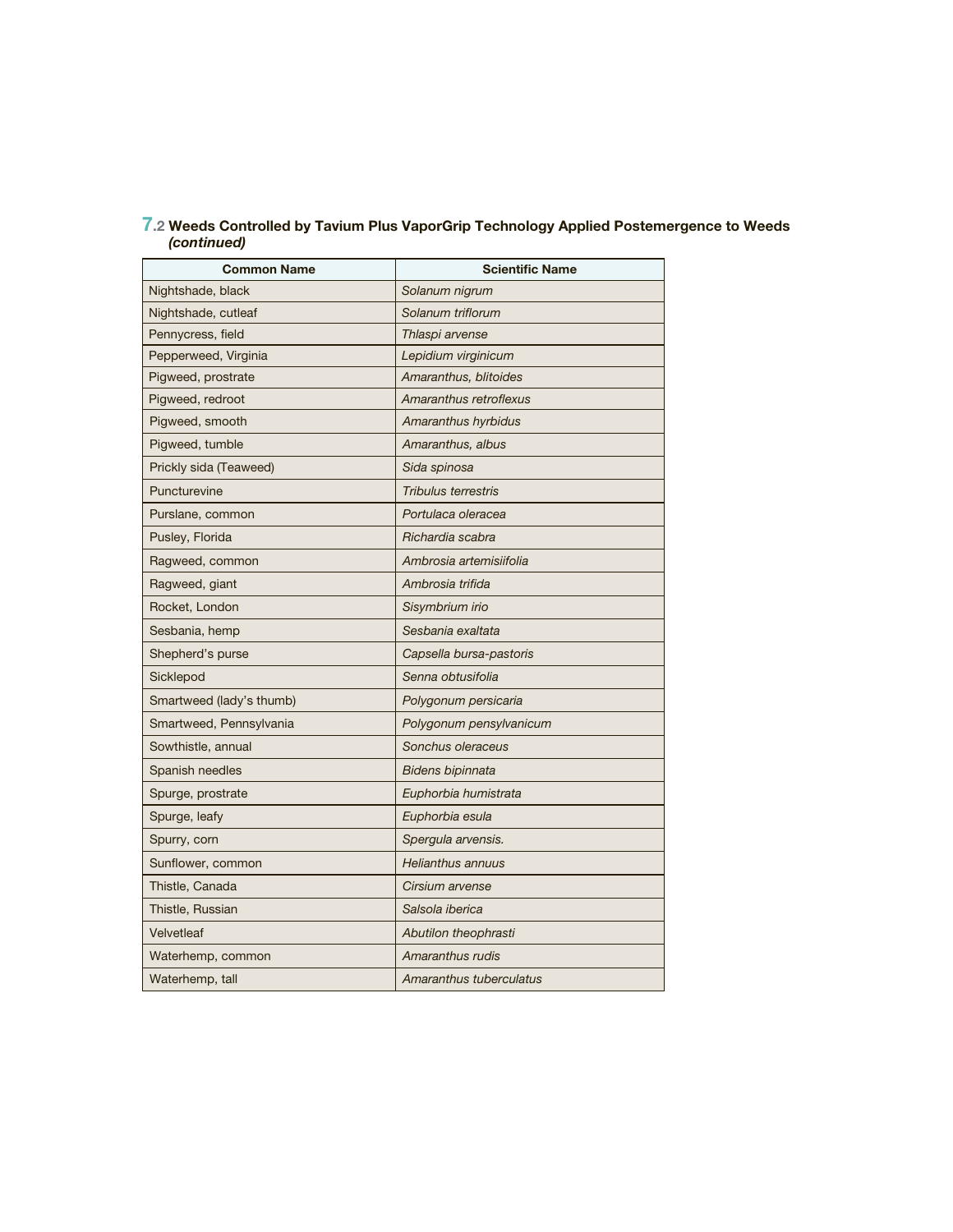## **8.0 CROP USE DIRECTIONS**

## **8.1 Dicamba-Tolerant Cotton**

## **8.1.1 PREPLANT, AT-PLANTING, PREEMERGENCE OR POSTEMERGENCE (IN-CROP) APPLICATION**

| Crop                                            |                                                                                                                                                                                                                                          |                                                                                                                                                                                                                                                      |                                                                                                                                                                                                                                                                                                                                                                                                                                                                                                                                                                                                                                                                                                              |
|-------------------------------------------------|------------------------------------------------------------------------------------------------------------------------------------------------------------------------------------------------------------------------------------------|------------------------------------------------------------------------------------------------------------------------------------------------------------------------------------------------------------------------------------------------------|--------------------------------------------------------------------------------------------------------------------------------------------------------------------------------------------------------------------------------------------------------------------------------------------------------------------------------------------------------------------------------------------------------------------------------------------------------------------------------------------------------------------------------------------------------------------------------------------------------------------------------------------------------------------------------------------------------------|
| Dicamba-tolerant cotton                         |                                                                                                                                                                                                                                          |                                                                                                                                                                                                                                                      |                                                                                                                                                                                                                                                                                                                                                                                                                                                                                                                                                                                                                                                                                                              |
| <b>Target Weeds</b>                             | Rate<br>(pt/A)                                                                                                                                                                                                                           | <b>Application Timing</b>                                                                                                                                                                                                                            | <b>Use Directions</b>                                                                                                                                                                                                                                                                                                                                                                                                                                                                                                                                                                                                                                                                                        |
| Weeds listed in<br><b>Section 7.1 &amp; 7.2</b> | 3.53<br><b>Burndown/Preplant</b><br><b>Application:</b><br>Apply prior to planting crop.<br><b>At-Planting and</b><br><b>Preemergence Application</b><br>Apply during planting or after<br>planting but <b>before</b> crop<br>emergence. | Use only in: AR, KS, LA, MS, NM, OK, TN<br>(excluding Wilson County), TX (excluding<br>Gaines County) and the Boot Heel of MO.<br>For emerged broadleaf weeds apply as a<br>broadcast spray to small weeds that are<br>less than 4 inches in height. |                                                                                                                                                                                                                                                                                                                                                                                                                                                                                                                                                                                                                                                                                                              |
|                                                 |                                                                                                                                                                                                                                          | Postemergence (In-crop)<br><b>Application</b><br>In-crop applications can<br>be made over-the-top of<br>dicamba-tolerant cotton<br>through 6-leaf cotton or up<br>to and including July 30,<br>whichever comes first.                                | Use only in: AL, AR, AZ, FL (excluding Palm<br>Beach County), GA, KS, LA, MO, MS, NC,<br>NM, OK, SC, TN (excluding Wilson County),<br>TX (excluding Gaines County), VA.<br>Apply as a postemergence broadcast spray<br>to small broadleaf weeds that are less than<br>4 inches in height.<br>If at least 1/2 inch of rainfall does not occur<br>within 10 days after application, cultivate<br>shallowly.<br>Crop canopy interference can reduce<br>spray coverage on target weeds and soil,<br>and hinder weed control. Use higher spray<br>volumes (greater than 15 gallons per acre)<br>under these conditions.<br>For grass weed control, apply before grass<br>weeds emerge or after clean cultivation. |

**Precautions:**

• For preplant application, to the extent possible, avoid moving treated soil out of the row or move untreated soil to the surface during planting, or weed control will be diminished.

• If heavy rainfall occurs soon after application, crop injury may occur. Injury will be more severe in poorly drained areas where water stands for several hours or days, or where the seeding slit has not been properly closed.

continued…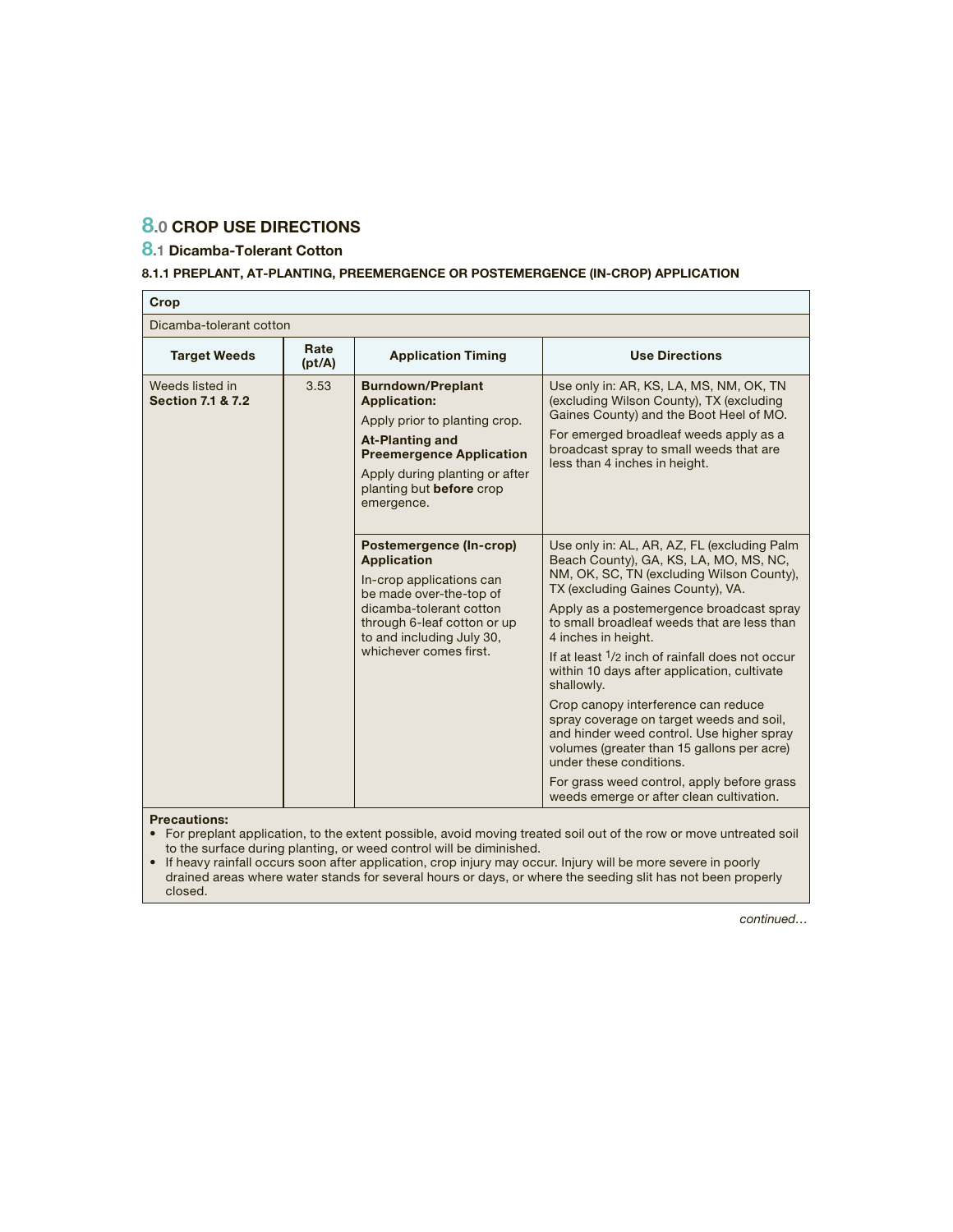## **8.1.1 PREPLANT, AT-PLANTING, PREEMERGENCE OR POSTEMERGENCE (IN-CROP) APPLICATION** *(continued)*

| <b>USE RESTRICTIONS</b>                                                                                                                                                                 |  |  |  |  |  |  |
|-----------------------------------------------------------------------------------------------------------------------------------------------------------------------------------------|--|--|--|--|--|--|
| 1) Refer to <b>Section 6.1</b> for additional product use restrictions.<br>2) Maximum Single Application Rate: 3.53 pt/A (equivalent to 0.5 lb dicamba ae/A and 1.0 lb S-metolachlor/A) |  |  |  |  |  |  |
| 3) Maximum Annual Rate: 7.06 pt/A/year                                                                                                                                                  |  |  |  |  |  |  |
| a. DO NOT exceed 1.9 lb ai/A/year of S-metolachlor-containing products on coarse-textured soils.                                                                                        |  |  |  |  |  |  |
| b. DO NOT exceed 2.48 lb ai/A/year of S-metolachlor-containing products on medium- or fine-textured soils.                                                                              |  |  |  |  |  |  |
| c. DO NOT exceed 2.0 lb ae/A/year of dicamba-containing products.<br>4) <b>DO NOT</b> apply less than 3.53 pt of this product/A (equivalent to 0.5 lb dicamba ae/A and 1.0 lb           |  |  |  |  |  |  |
| S-metolachlor/A).                                                                                                                                                                       |  |  |  |  |  |  |
| 5) <b>DO NOT</b> make more than one preplant or at-planting or preemergence application, and/or one                                                                                     |  |  |  |  |  |  |
| postemergence (In-crop) application on medium-or fine-textured soils.<br>6) DO NOT make more than one application on coarse-textured soils.                                             |  |  |  |  |  |  |
| 7) DO NOT use on sand or loamy sand soils.                                                                                                                                              |  |  |  |  |  |  |
| 8) DO NOT use on Taloka silt loam.                                                                                                                                                      |  |  |  |  |  |  |
| 9) <b>DO NOT</b> use where water is likely to "pond" over the bed.                                                                                                                      |  |  |  |  |  |  |
| 10) <b>DO NOT</b> apply to non-dicamba-tolerant cotton.<br>11) DO NOT incorporate Tavium Plus VaporGrip Technology if applied prior to planting, or crop injury may result.             |  |  |  |  |  |  |
| 12) DO NOT use in Gaines County, TX; Wilson County, TN; or Palm Beach County, FL.                                                                                                       |  |  |  |  |  |  |
| 13) <b>DO NOT</b> graze or feed treated forage or fodder to livestock.                                                                                                                  |  |  |  |  |  |  |

14) **Pre-harvest Interval (PHI):** 100 days

## **8.2 Dicamba-Tolerant Soybean**

## **8.2.1 PREPLANT, AT-PLANTING, PREEMERGENCE OR POSTEMERGENCE (IN-CROP) APPLICATION**

| Crop                                            |                |                                                                                                                                                                                                                       |                                                                                                                                                                                                                                                                                                                                                                                                   |  |  |  |
|-------------------------------------------------|----------------|-----------------------------------------------------------------------------------------------------------------------------------------------------------------------------------------------------------------------|---------------------------------------------------------------------------------------------------------------------------------------------------------------------------------------------------------------------------------------------------------------------------------------------------------------------------------------------------------------------------------------------------|--|--|--|
| Dicamba-tolerant soybeans                       |                |                                                                                                                                                                                                                       |                                                                                                                                                                                                                                                                                                                                                                                                   |  |  |  |
| <b>Target Weed</b>                              | Rate<br>(pt/A) | <b>Application Timing</b>                                                                                                                                                                                             | <b>Use Directions</b>                                                                                                                                                                                                                                                                                                                                                                             |  |  |  |
| Weeds listed in<br><b>Section 7.1 &amp; 7.2</b> | 3.53           | <b>Preplant Application:</b><br>Apply prior to planting crop.<br><b>At-Planting and</b><br><b>Preemergence Application:</b><br>Apply during planting or after<br>planting but <b>before</b> crop<br>emergence.        | For use only in States specified in Section 6.1.<br>This product must not be used in a county that<br>has been explicitly prohibited on this label.<br>For emerged broadleaf weeds, apply as a<br>broadcast spray to small weeds that are less than<br>4 inches in height.                                                                                                                        |  |  |  |
|                                                 |                | Postemergence (In-crop)<br><b>Application</b><br>In-crop applications can<br>be made over-the-top of<br>dicamba-tolerant soybeans<br>through V4 soybeans or up<br>to and including June 30,<br>whichever comes first. | <b>For Postemergence Applications:</b><br>For emerged broadleaf weeds, apply as a<br>broadcast spray to small weeds that are less than<br>4 inches in height.<br>For grass weed control, apply before grass<br>weeds emerge.<br>Dicamba-tolerant soybeans may exhibit leaf<br>drooping following postemergence application.<br>This response is transient and the soybeans will<br>fully recover. |  |  |  |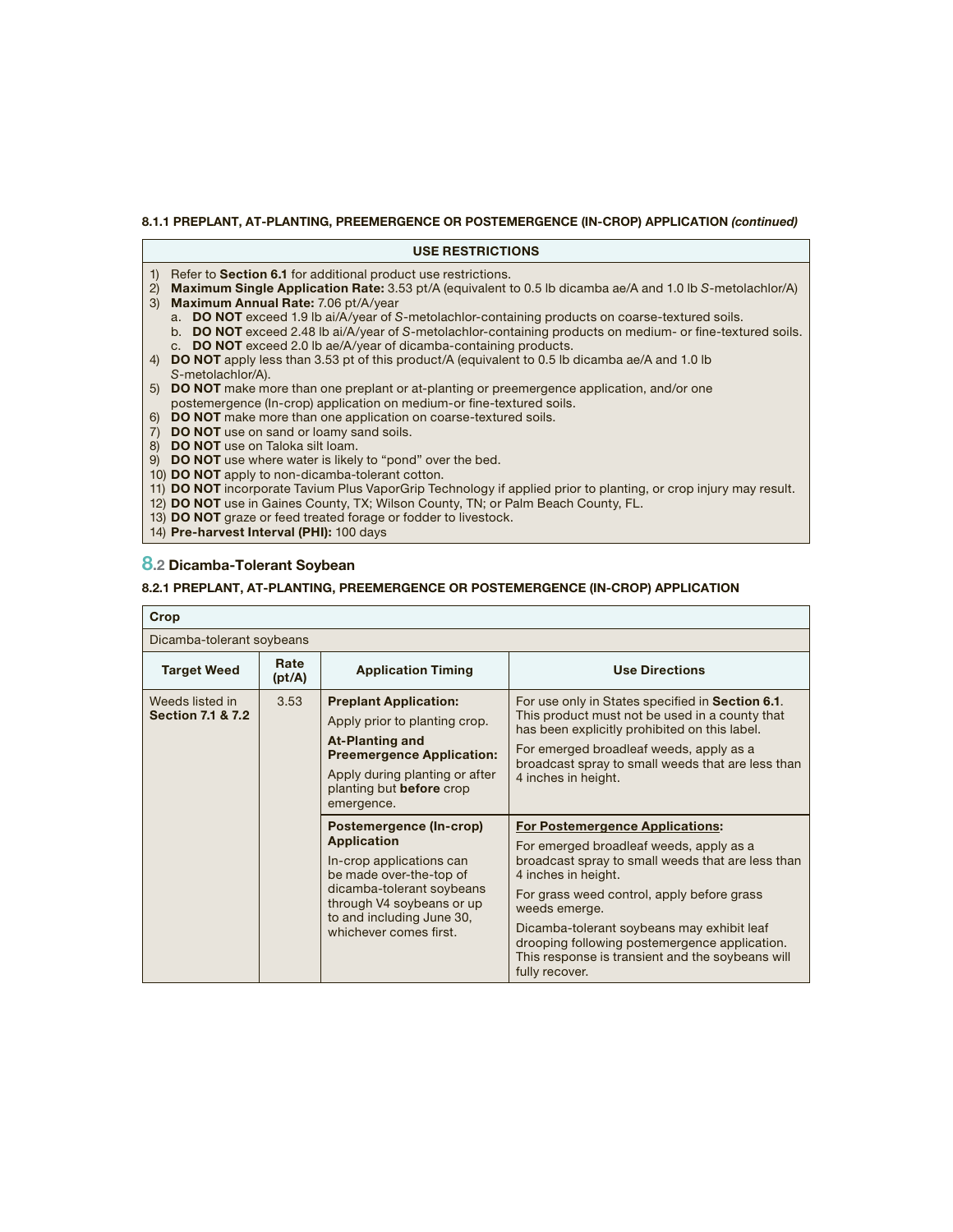### **Precautions:**

• For preplant application, to the extent possible, avoid moving treated soil out of the row or move untreated soil to the surface during planting, or weed control will be diminished.

### **USE RESTRICTIONS**

- 1) Refer to **Section 6.1** for additional product use restrictions.
- 2) **Maximum Single Application Rate:** 3.53 pt/A (equivalent to 0.5 lb dicamba ae/A and 1.0 lb S-metolachlor/A) 3) **Maximum Annual Rate:** 7.06 pt/A/year
- a. **DO NOT** exceed 3.71 lb ai/A/year of S-metolachlor-containing products.
- **DO NOT** exceed 2.0 lb ae/A/year of dicamba-containing products.
- 4) **DO NOT** apply less than 3.53 pt of this product/A (equivalent to 0.5 lb dicamba ae/A and 1.0 lb S-metolachlor/A).
- 5) **DO NOT** make more than one preplant or at-planting or preemergence application, and/or one postemergence (In-crop) application.
- 6) Only make applications to soybeans that contain the dicamba-tolerant trait.
- 7) **DO NOT** feed treated forage or hay to livestock for 30 days following a preplant, at-planting, or preemergence application.
- **DO NOT** graze or feed treated forage or hay to livestock following a postemergence application.
- 9) **Pre-harvest Interval (PHI):** 75 days

## **9.0 STORAGE AND DISPOSAL**

## **STORAGE AND DISPOSAL**

**DO NOT** contaminate water, food, or feed by storage or disposal.

### **Pesticide Storage**

Keep container closed to prevent spills and contamination.

### **Pesticide Disposal**

Pesticide wastes are toxic. Improper disposal of excess pesticide, spray mixture or rinsate is a violation of Federal Law. If these wastes cannot be disposed of by use according to label instructions, contact your State Pesticide or Environmental Control Agency, or the Hazardous Waste Representative at the nearest EPA Regional Office for guidance.

### **Container Handling (less than or equal to 5 gallons)**

Non-refillable container. DO NOT reuse or refill this container. Triple rinse container (or equivalent) promptly after emptying. Triple rinse as follows: Empty the remaining contents into application equipment or a mix tank and drain for 10 seconds after the flow begins to drip. Fill the container 1/4 full with water and recap. Shake for 10 seconds. Pour rinsate into application equipment or a mix tank or store rinsate for later use or disposal. Drain for 10 seconds after the flow begins to drip. Repeat this procedure two more times. Then offer for recycling if available or puncture and dispose of in a sanitary landfill, or by incineration, or by other procedures approved by state and local authorities.

### **Container Handling (greater than 5 gallons)**

**Refillable container.** Refill this container with pesticide only. **DO NOT** reuse this container for any other purpose. Cleaning the container before final disposal is the responsibility of the person disposing of the container. Cleaning before refilling is the responsibility of the person refilling. To clean container before final disposal, empty the remaining contents from this container into application equipment or mix tank. Fill the container about 10 percent full with water. Agitate vigorously or recirculate water with the pump for 2 minutes. Pour or pump rinsate into application equipment or rinsate collection system. Repeat this rinsing procedure two more times. Then offer for recycling if available or puncture and dispose of in a sanitary landfill, or by incineration, or by other procedures approved by state and local authorities.

continued…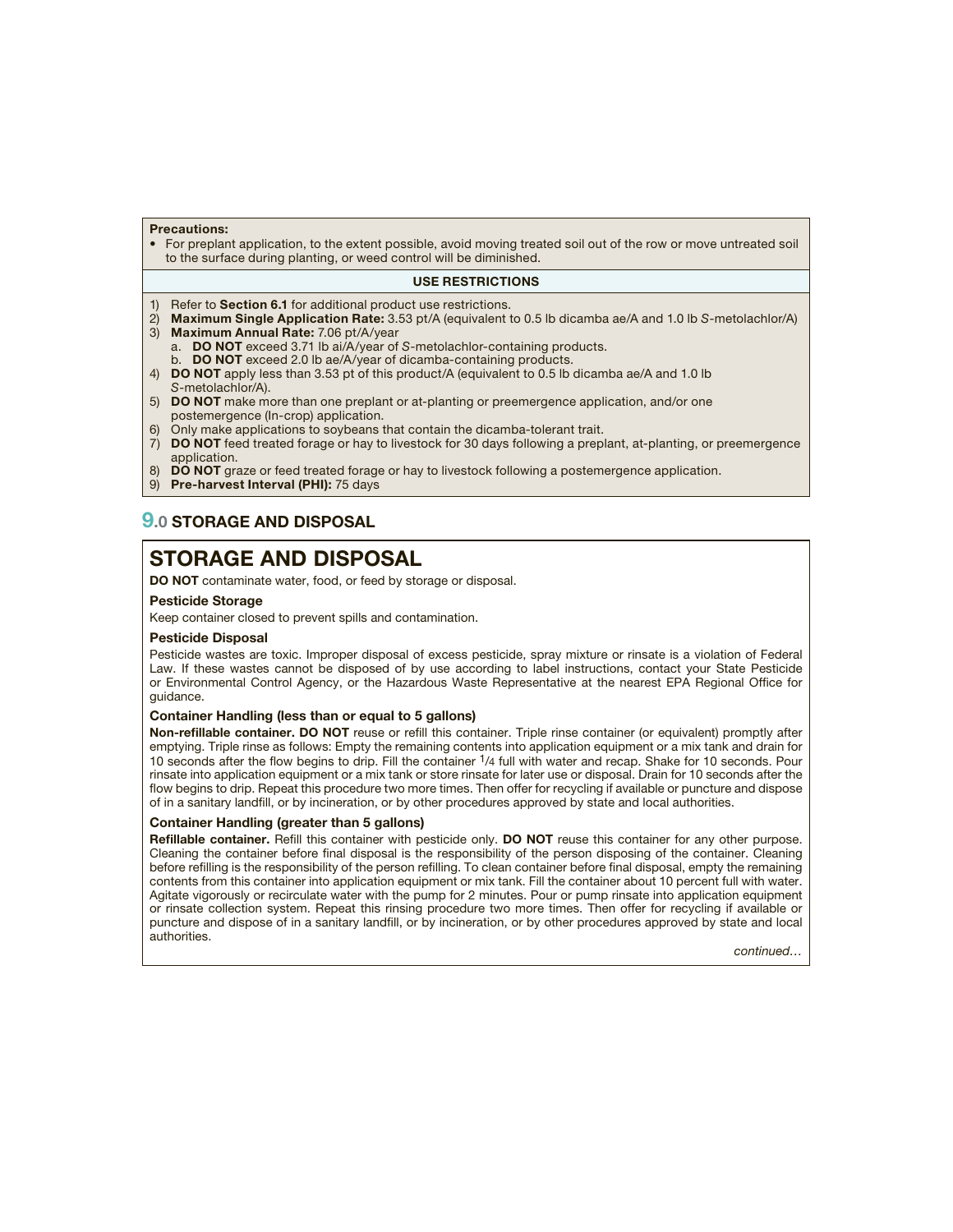## **STORAGE AND DISPOSAL** *(continued)*

### **Container Handling (greater than 5 gallons)**

Non-refillable container. DO NOT reuse or refill this container. Triple rinse container (or equivalent) promptly after emptying. Triple rinse as follows: Empty the remaining contents into application equipment or a mix tank. Fill the container <sup>1</sup>/4 full with water. Replace and tighten closures. Tip container on its side and roll it back and forth, ensuring at least one complete revolution, for 30 seconds. Stand the container on its end and tip it back and forth several times. Turn the container over onto its other end and tip it back and forth several times. Empty the rinsate into application equipment or a mix tank or store rinsate for later use or disposal. Repeat this procedure two more times. Then offer for recycling if available or puncture and dispose of in a sanitary landfill, or by incineration, or by other procedures approved by state and local authorities.

**CONTAINER IS NOT SAFE FOR FOOD, FEED, OR DRINKING WATER.**

## **10.0 CONDITIONS OF SALE AND LIMITATION OF WARRANTY AND LIABILITY**

**NOTICE:** Read the entire Directions for Use and Conditions of Sale and Limitation of Warranty and Liability before buying or using this product. If the terms are not acceptable, return the product at once, unopened, and the purchase price will be refunded.

The Directions for Use of this product must be followed carefully. It is impossible to eliminate all risks inherently associated with the use of this product. Crop injury, ineffectiveness or other unintended consequences may result because of such factors as manner of use or application, weather or crop conditions, presence of other materials or other influencing factors in the use of the product, which are beyond the control of SYNGENTA CROP PROTECTION, LLC or Seller. To the extent permitted by applicable law, Buyer and User agree to hold Syngenta and Seller harmless for any claims relating to such factors.

SYNGENTA warrants that this product conforms to the chemical description on the label and is reasonably fit for the purposes stated in the Directions for Use, subject to the inherent risks referred to above, when used in accordance with directions under normal use conditions. To the extent permitted by applicable law: (1) this warranty does not extend to the use of this product contrary to label instructions, or under conditions not reasonably foreseeable to or beyond the control of Seller or SYNGENTA, and (2) Buyer and User assume the risk of any such use. TO THE EXTENT PERMITTED BY APPLICABLE LAW, SYNGENTA MAKES NO WARRANTIES OF MERCHANTABILITY OR OF FITNESS FOR A PAR-TICULAR PURPOSE NOR ANY OTHER EXPRESS OR IMPLIED WARRANTY EXCEPT AS WARRANTED BY THIS LABEL.

To the extent permitted by applicable law, in no event shall SYNGENTA be liable for any incidental, consequential or special damages resulting from the use or handling of this product. **TO THE EXTENT PERMITTED BY APPLICABLE LAW, THE EXCLUSIVE REMEDY OF THE USER OR BUYER, AND THE EXCLUSIVE LIABILITY OF SYNGENTA AND SELLER FOR ANY AND ALL CLAIMS, LOSSES, INJURIES OR DAMAGES (INCLUDING CLAIMS BASED ON BREACH OF WARRANTY, CONTRACT, NEGLIGENCE, TORT, STRICT LIABILITY OR OTHERWISE) RESULTING FROM THE USE OR HANDLING OF THIS PRODUCT, SHALL BE THE RETURN OF THE PURCHASE PRICE OF THE PRODUCT OR, AT THE ELECTION OF SYNGENTA OR SELLER, THE REPLACEMENT OF THE PRODUCT.**

SYNGENTA and Seller offer this product, and Buyer and User accept it, subject to the foregoing Conditions of Sale and Limitation of Warranty and Liability, which may not be modified except by written agreement signed by a duly authorized representative of SYNGENTA.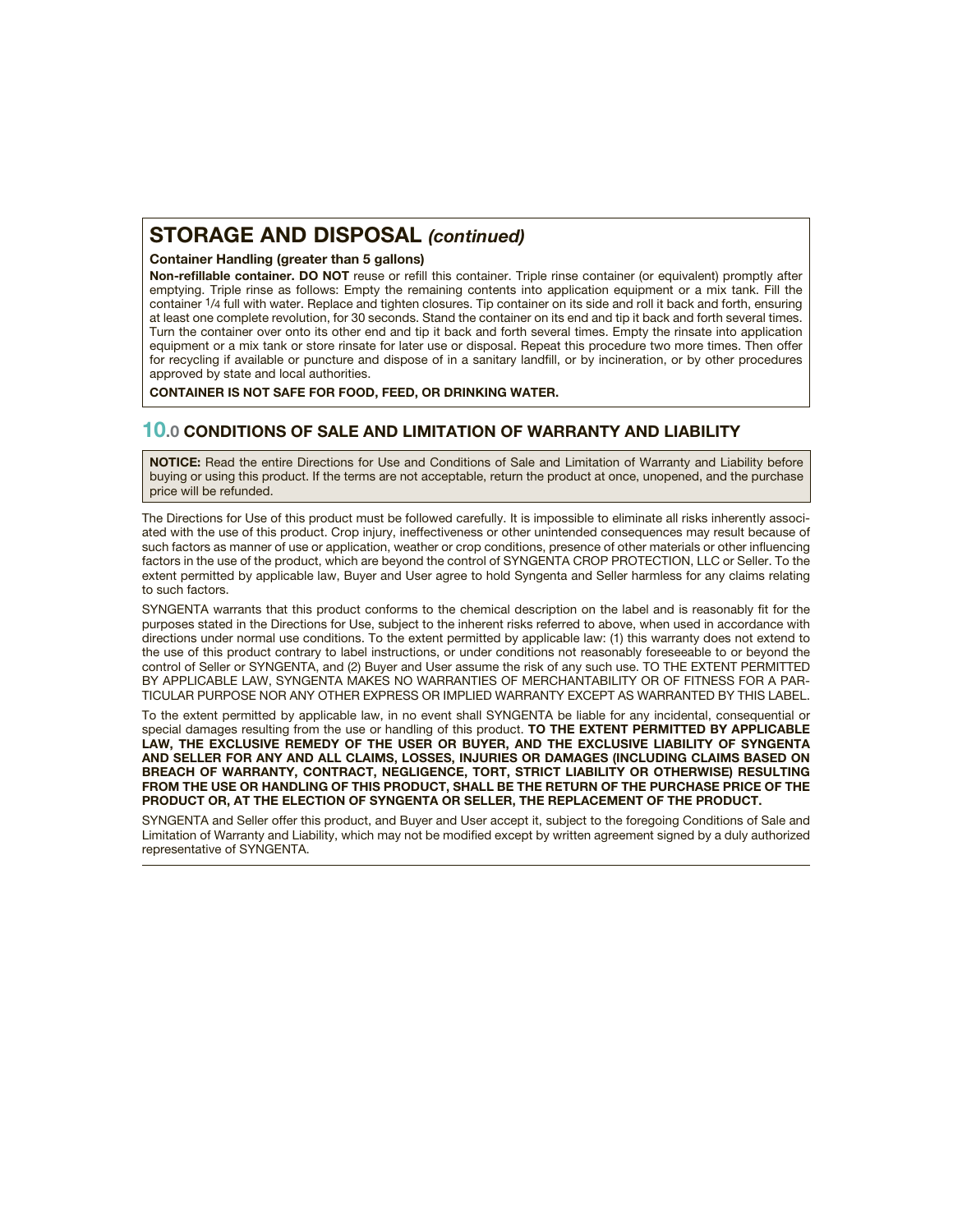

Plus VaporGrip® Technology is a trademark of Bayer CropScience LLC.

©2021 Syngenta

For non-emergency (e.g., current product information), call Syngenta Crop Protection at 1-800-334-9481.

Manufactured for: Syngenta Crop Protection, LLC P.O. Box 18300 Greensboro, North Carolina, 27419-8300

**SCP 1623A-L1B 0121 4132690**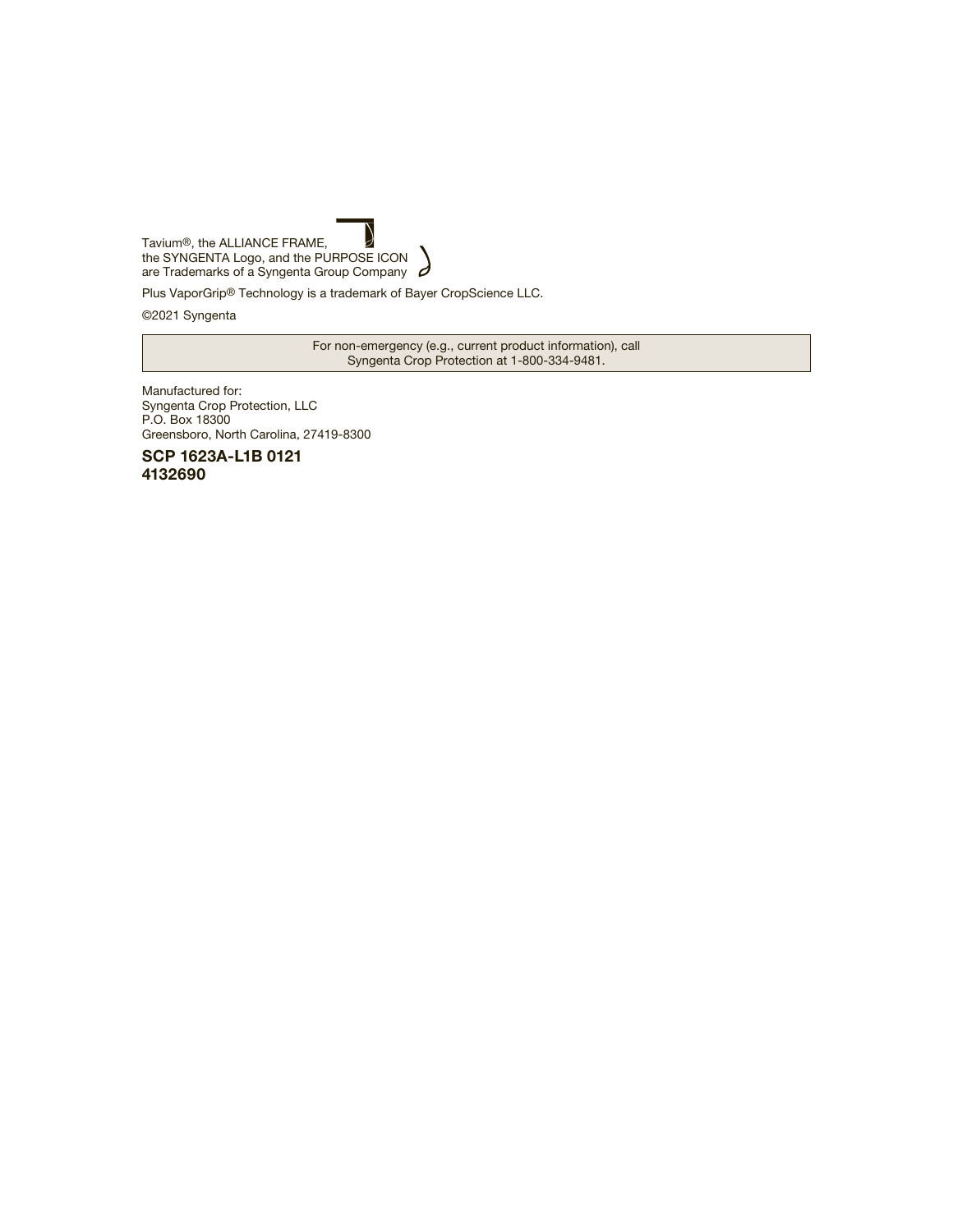# **RESTRICTED USE PESTICIDE**

To be used by certified applicators only; NOT to be used by non-certified persons working under the supervision of a certified applicator, except that non-certified persons may transport containers.

### **This EPA registration expires 12/20/2025. DO NOT use or distribute this product after 12/20/2025.**

**Tavium Plus VaporGrip® Technology must only be used for the uses specified on this label and only in the following states, subject to county restriction as noted: Alabama, Arizona, Arkansas, Colorado, Delaware, Florida (excluding Palm Beach County), Georgia, Illinois, Indiana, Iowa, Kansas, Kentucky, Louisiana, Maryland, Michigan, Minnesota, Mississippi, Missouri, Nebraska, New Jersey, New Mexico, New York (excluding Nassau and Suffolk Counties), North Carolina, North Dakota, Ohio, Oklahoma, Pennsylvania, South Carolina, South Dakota, Tennessee (excluding Wilson County), Texas (excluding use on cotton in Gaines County), Virginia, West Virginia, Wisconsin. Sale, use and distribution of this product in Nassau and Suffolk Counties in the State of New York is prohibited.**



# **Herbicide**

Foliar systemic broadleaf herbicide with residual grass and certain broadleaf weed control for dicamba-tolerant cotton and dicambatolerant soybeans

Active Ingredients:

| rotivo ingrodionto.<br>$S$ -metolachlor**: $\ldots$ $\ldots$ $\ldots$ $\ldots$ $\ldots$ $\ldots$ $\ldots$ $\ldots$ $\ldots$ $\ldots$ $\ldots$ $\ldots$ $\ldots$ $\ldots$ $\ldots$ $\ldots$ $\ldots$ $\ldots$ $\ldots$ $\ldots$ $\ldots$ $\ldots$ $\ldots$ $\ldots$ $\ldots$ $\ldots$ $\ldots$ $\ldots$ $\ldots$ $\ldots$ $\ldots$ $\ldots$ $\ldots$ $\ldots$ |        |
|--------------------------------------------------------------------------------------------------------------------------------------------------------------------------------------------------------------------------------------------------------------------------------------------------------------------------------------------------------------|--------|
| Other Ingredients:                                                                                                                                                                                                                                                                                                                                           | 58.3%  |
| Total:                                                                                                                                                                                                                                                                                                                                                       | 100.0% |

\*CAS No. 104040-79-1 \*\*CAS No. 87392-12-9

Tavium Plus VaporGrip Technology is a capsule suspension (CS) formulation containing 1.12 pounds of dicamba acid equivalent (ae) and 2.26 pounds of S-metolachlor per U.S. gallon.

See additional precautionary statements and directions for use inside booklet.

### **AGRICULTURAL USE REQUIREMENTS**

Use this product only in accordance with its labeling and with the Worker Protection Standard, 40 CFR part 170. Refer to supplemental labeling under "Agricultural Use Requirements" in the Directions for Use section for information about this standard.

EPA Reg. No. 100-1623 EPA Est. 5905-IA-01

Tavium® and the SYNGENTA Logo are Trademarks of a Syngenta Group Company

©2021 Syngenta Manufactured for: Syngenta Crop Protection, LLC P.O. Box 18300 Greensboro, North Carolina 27419-8300

**SCP 1623A-L1B 0121 4132690**



## **KEEP OUT OF REACH OF CHILDREN CAUTION**

|                                                                                                                                                                 | <b>FIRST AID</b>                                                                                                                                                                                                                                                                                         |  |  |  |
|-----------------------------------------------------------------------------------------------------------------------------------------------------------------|----------------------------------------------------------------------------------------------------------------------------------------------------------------------------------------------------------------------------------------------------------------------------------------------------------|--|--|--|
| If swallowed                                                                                                                                                    | Call a poison control center or doctor immedi-<br>ately for treatment advice.<br>Have person sip a glass of water if able to<br>swallow.<br><b>DO NOT</b> induce vomiting unless told to by a<br>poison control center or doctor.<br><b>DO NOT</b> give anything by mouth to an uncon-<br>scious person. |  |  |  |
| If on skin or<br>clothing                                                                                                                                       | Take off contaminated clothing.<br>$\bullet$<br>Rinse skin immediately with plenty of water for<br>$\bullet$<br>15-20 minutes<br>Call a poison control center or doctor for treat-<br>ment advice.                                                                                                       |  |  |  |
| If in eyes                                                                                                                                                      | Hold eye open and rinse slowly and gently<br>with water for 15-20 minutes. Remove contact<br>lenses, if present, after the first 5 minutes, then<br>continue rinsing.<br>Call a poison control center or doctor for treat-<br>ment advice.                                                               |  |  |  |
|                                                                                                                                                                 | Have the product container or label with you when calling a poison<br>control center or doctor, or going for treatment.                                                                                                                                                                                  |  |  |  |
| <b>HOTLINE NUMBER</b><br>For 24-Hour Medical Emergency Assistance (Human or Animal)<br>Or Chemical Emergency Assistance (Spill, Leak, Fire or Accident)<br>Call |                                                                                                                                                                                                                                                                                                          |  |  |  |

**1-800-888-8372**